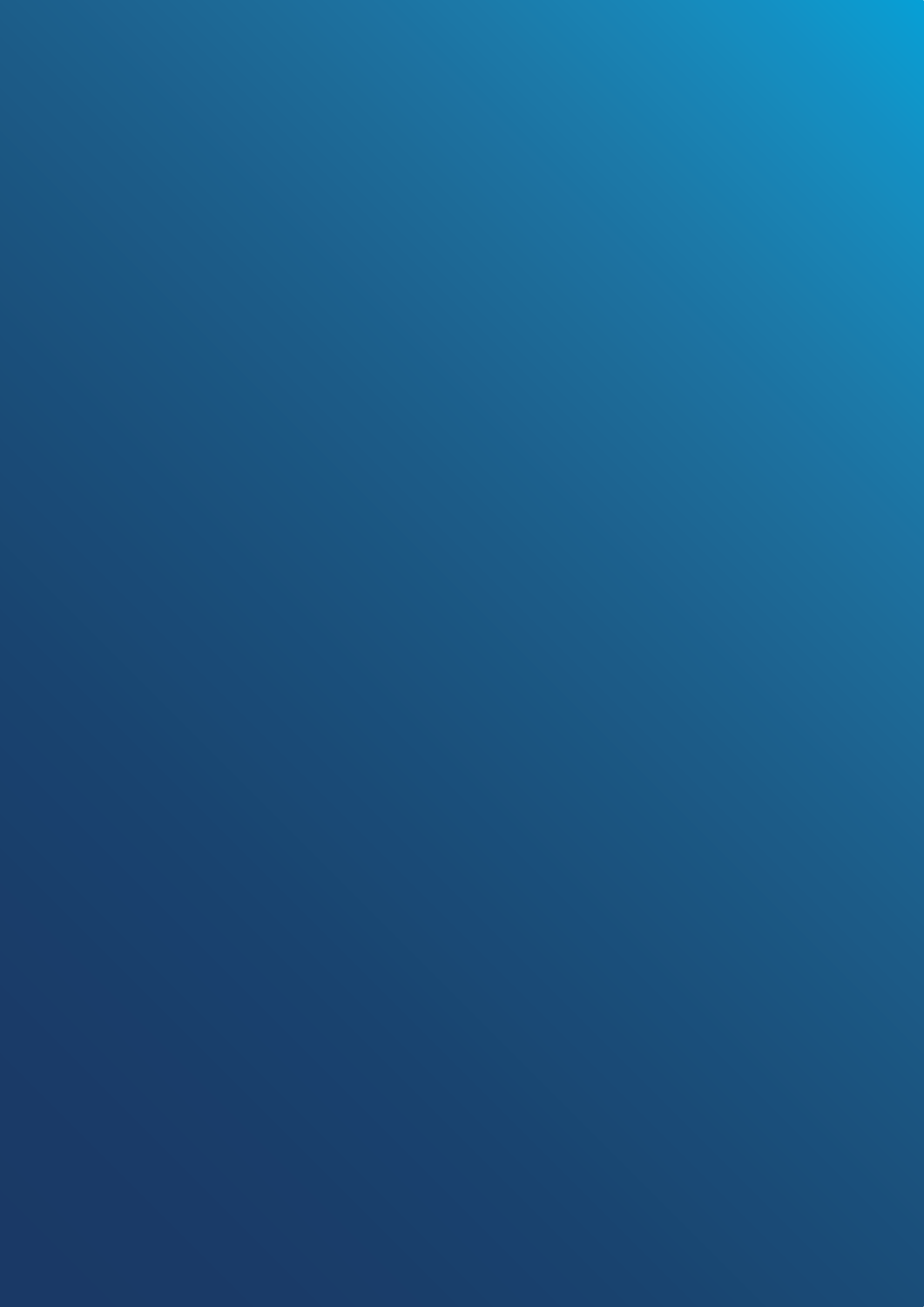### **Contents**

| <b>Foreword</b>                        | 3  |
|----------------------------------------|----|
| <b>Our Purpose, Vision and Values</b>  | 5  |
| <b>Our Organisation</b>                | 6  |
| <b>Our Work</b>                        | 8  |
| <b>Our Stakeholders</b>                | 12 |
| <b>What You Told Us</b>                | 13 |
| <b>Goals and Actions</b>               | 15 |
| <b>Goal 1</b>                          | 16 |
| <b>Goal 2</b>                          | 18 |
| <b>Goal 3</b>                          | 20 |
| <b>Goal 4</b>                          | 21 |
| <b>Goal 5</b>                          | 22 |
| <b>Demonstrating Our Effectiveness</b> | 23 |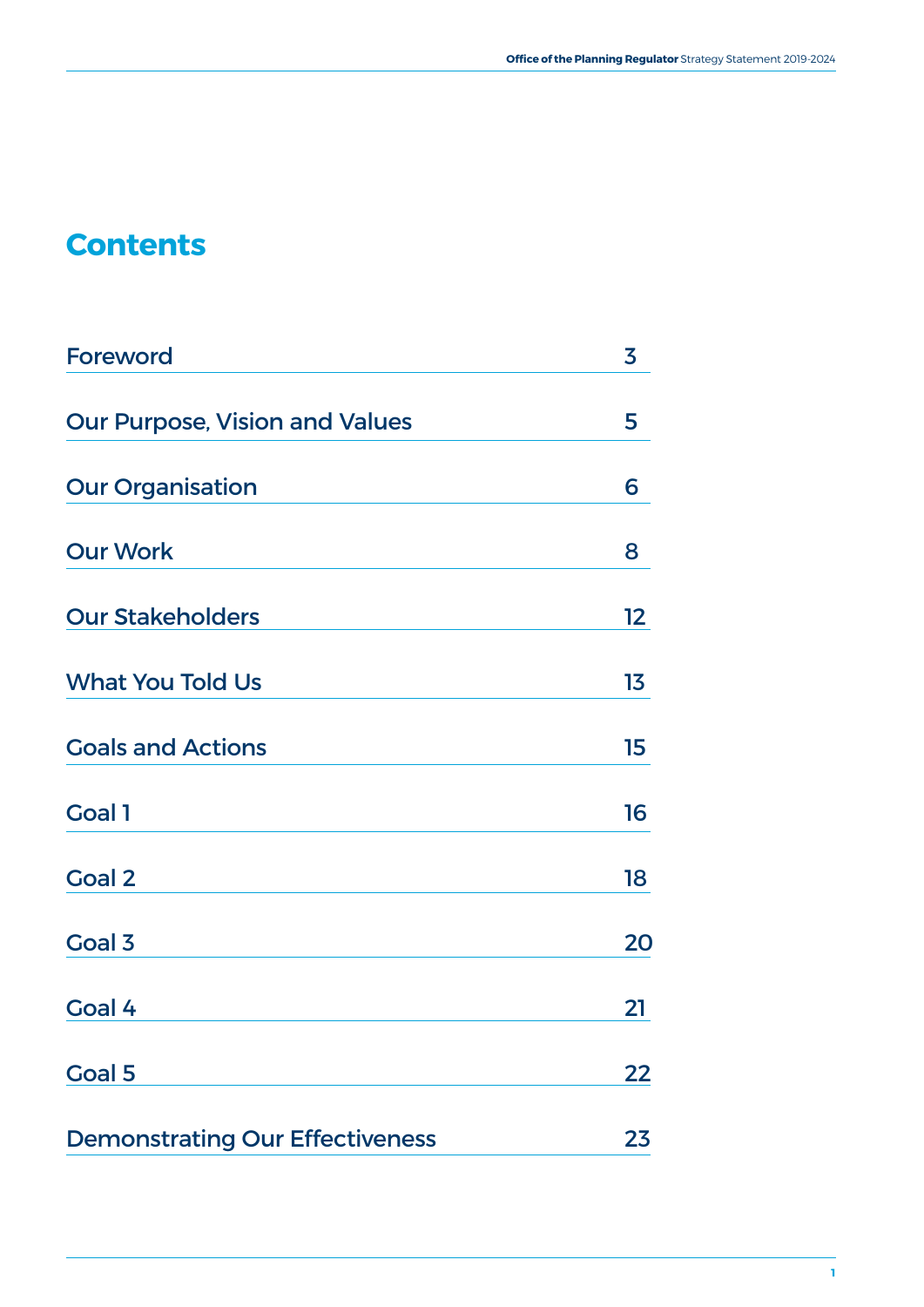

## **Our purpose**

The OPR's purpose is to oversee the continuous enhancement of Ireland's planning process and its outcomes by driving the co-ordination of planning policy implementation across national, regional and local levels, building a stronger knowledge base and ensuring regular reviews of the performance of planning authorities and An Bord Pleanála.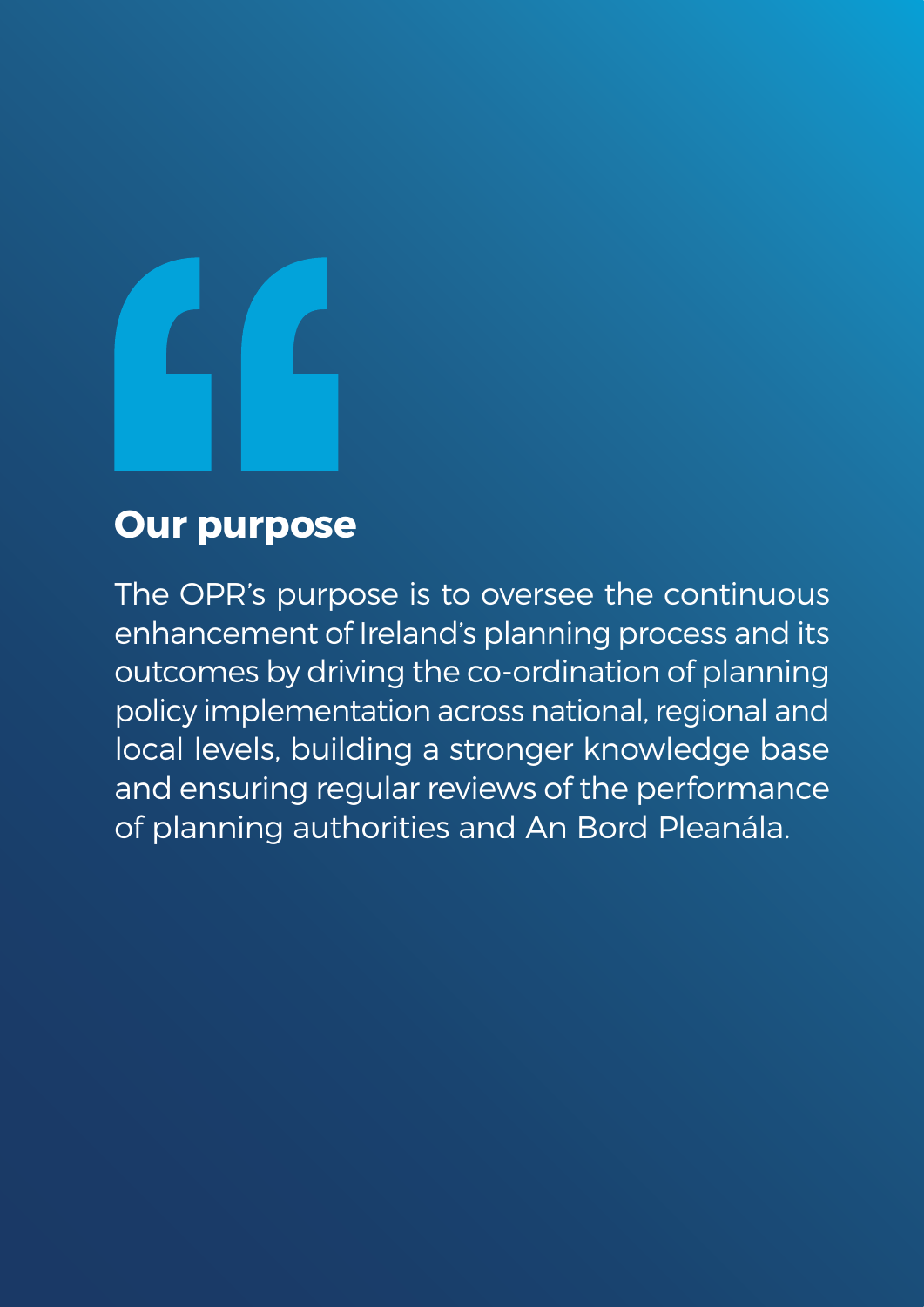#### **Foreword**

Ireland's planning process has evolved since its establishment over 50 years ago in 1964 and is a key part of public policy aimed at ensuring the proper planning and sustainable development of our country for the common good. The planning process comprises four key elements, namely:

- 1. Preparation and adoption of statutory strategies, plans and policies by Government, regional assemblies and local authorities;
- 2. Decision-making on individual planning applications and appeals in light of statutory plans and policies by local authorities and An Bord Pleanála;
- 3. Enforcement of the terms and conditions of planning permissions by local authorities; and
- 4. Oversight of the planning process, including undertaking of research, education and training by the Office of the Planning Regulator (OPR) to ensure national policies and legislative requirements are complied with.

The OPR was established in April 2019 on foot of recommendations made by the Tribunal of Inquiry into Certain Planning Matters and Payments (the Mahon Tribunal) which was established by the Dáil in 1997 and which issued its fifth and final report in March 2012.

The Mahon Tribunal made 64 recommendations aimed at significantly enhancing the transparency of planning in Ireland against a backdrop of significant historical deficiencies in relation to decision-making on local authority development plans and other planning functions.

The Planning and Development Act, as amended, (the Act) gives the OPR a statutory basis to carry out three main functions:

i. Independent assessment of all local authority and regional assembly forward

planning, including development plans, local area plans, regional spatial and economic strategies;

- ii. Examination of the systems and procedures used by any planning authority, including An Bord Pleanála, in the performance of any of their planning functions, including assessing risks of maladministration or corruption; and
- iii. Driving national research, training, education and public information programmes.

While not a policy-making body, the role of the OPR is to ensure that the implementation of planning policy and legislation by local authorities and An Bord Pleanála supports Government policy and statutory requirements, that effective programmes of research, training and public awareness in planning are in place to strengthen the planning process and that the wider public are effectively engaged in the planning process.

Furthermore, the OPR will provide a fair and independent mechanism for the public in which to raise concerns about the systems and procedures used by planning authorities in the delivery of planning services to them and on their behalf. Through these processes of evaluation, review, examination, research and dissemination the OPR will assist the planning process, as a whole, to develop and strengthen over time.

As a newly established independent public body, the focus of this first six year Strategy Statement for the OPR is on the establishment of a successfully functioning and performing organisation, delivering on our legislative mandate outlined in the Act.

The establishment of the OPR represents an important milestone in the development of Ireland's planning process, which touches the lives of every citizen of this State, both in relation to meeting housing and employment development related needs, physical and social infrastructural requirements and enhancing the quality of our environment and the essential economic functioning of the country.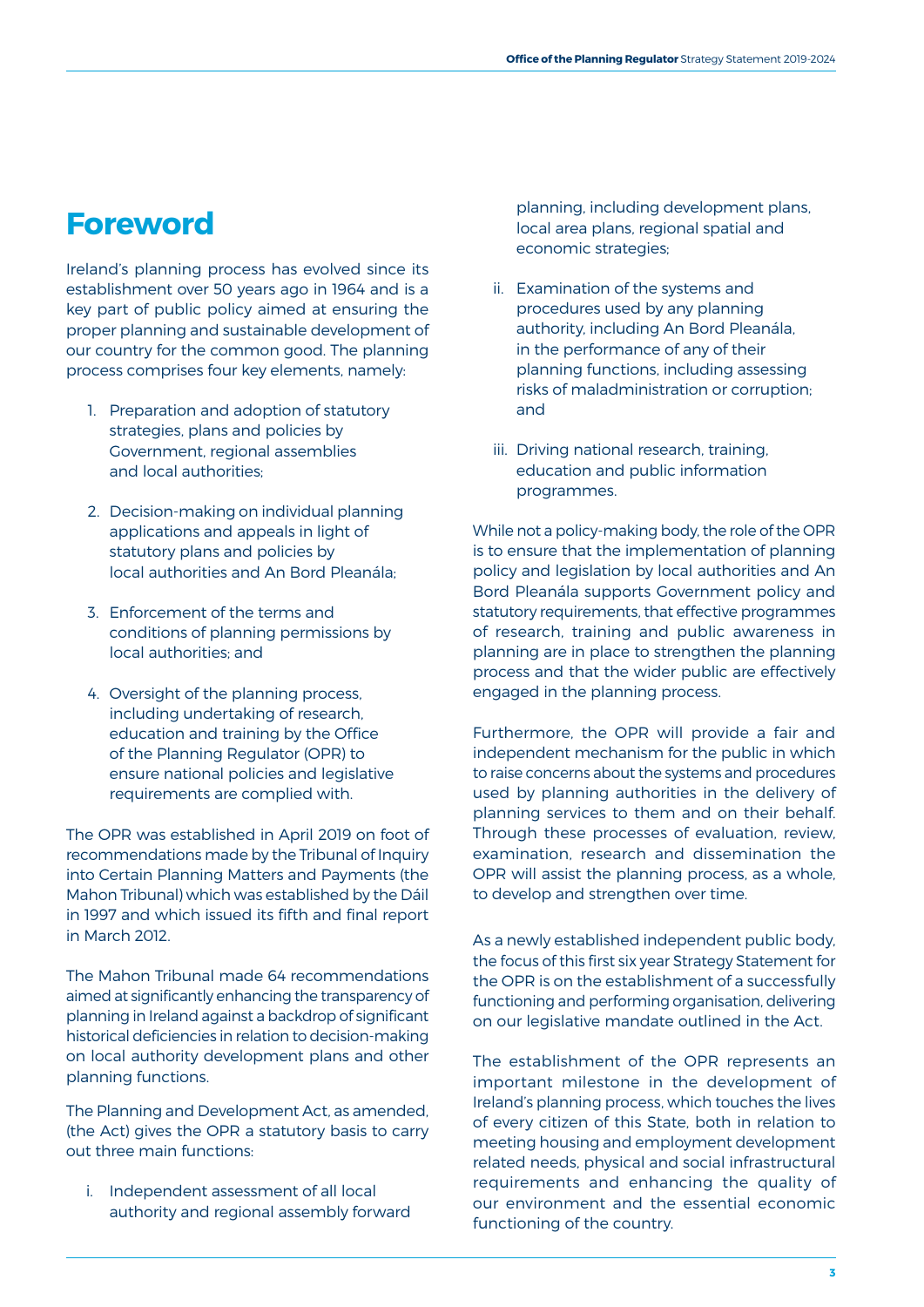Establishment of the OPR and its oversight functions also comes at a time when there is more and more recognition of the role the planning process must play, in tandem with wider stakeholders, to tackle the many and complex environmental challenges we face.

These challenges include planning future development in a way that both addresses the drivers and adapts to the effects of climate change. They also include sustainable management and protection of our environment in the context of its natural and cultural qualities, including air and water quality, noise and biodiversity. The sustainable management and protection of our environment is a critical starting point in the delivery of planning functions.

Many citizens' experience of the planning system arise from engagement with the process of making or participating in the decision-making process of planning applications. In 2018, just over 32,000 planning applications were made for a wide variety of proposed developments.

Effective decision-making needs a clear and coherent policy context and Project Ireland 2040 will therefore be the key planning policy that will inform the OPR in its statutory functions over the period of our Strategy Statement .

In recent years, there has been a welcome renaissance in plan-making, particularly at national and regional levels, building on the established patterns of plan-making at local authority level, of which there are now 31, down from the 88 planning authorities that existed prior to the Local Government Reform Act 2014.

There has also been a renewed focus on innovation in the delivery of public services generally and planning services specifically, such as digital planning services that both represent value for money and deliver quality outcomes. Furthermore, it is accepted that evidence should inform policy development, which in turn will shape practice on the ground.

The OPR exists to draw these elements together, ensuring the quality of Ireland's planning process is founded upon the implementation of agreed policies and that the delivery of planning functions is efficient, effective, outcome focused and participative.

We are one of the first countries in Europe to put in place an independent planning regulator, reflecting both a determination to learn lessons from the past but also to establish new mechanisms to ensure the effective implementation of new public policies that have developed in recent years.

These include the integrated development of national planning policies and corresponding capital investment and sectoral investment strategies such as Project Ireland 2040, which incorporates both a spatial vision and the means to realise it through a public capital investment programme.

In common with other public sector organisations, the OPR must also be agile in adapting to changes in society, customer expectations and new ways of working over the Strategy period. Our ambition is to build an organisation that is learning and development based, that communicates via modern channels and that is noted for its personal touch in engagement with citizens and stakeholders.

This Strategy Statement focuses on capitalising on the opportunities to apply best practice and progressive public sector and organisational design in building the organisation from the ground up, for example by conducting business and encouraging interaction digitally.

Our Strategy Statement has been developed with inputs from staff, the Department of Housing, Planning and Local Government and a wide range of stakeholders with a view to delivering our strategic goals in ensuring that planning and development contributes to balanced and sustainable development, the supply of good quality housing and the implementation of Government policy and goals.

Implementation of this Strategy Statement, which has been prepared under the provisions of and in compliance with section 31T of the Planning and Development Act 2000 (as amended), will demand a high level of commitment from all of the staff in our developing organisation and I am confident that we are going to build a high-performing independent public body dedicated to supporting and enhancing Ireland's planning process and public confidence in it over the years ahead.

#### **Niall Cussen**

Chief Executive and Planning Regulator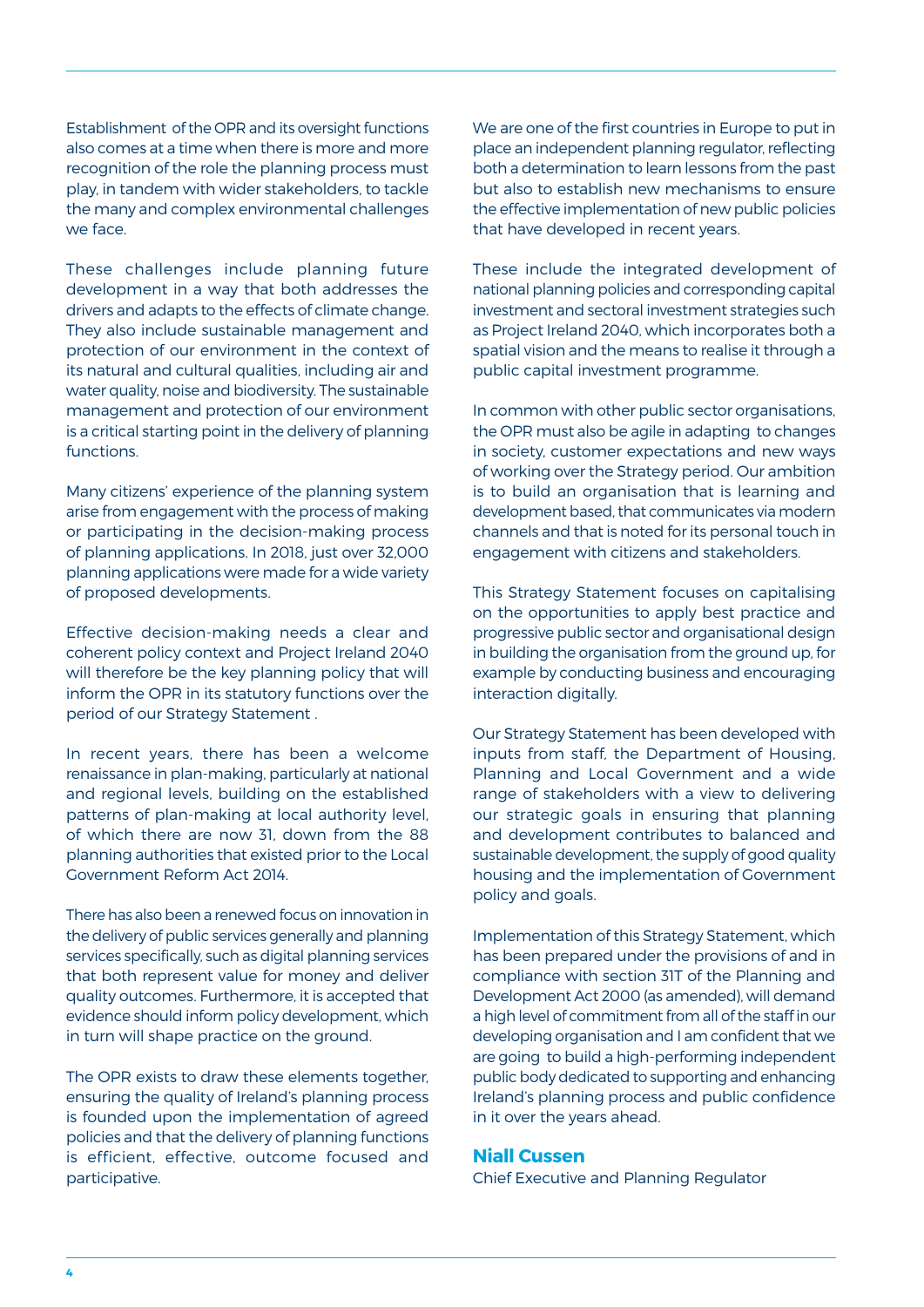#### **Our Purpose, Vision and Values**

The OPR's **purpose** is to oversee the continuous enhancement of Ireland's planning process and its outcomes by driving the co-ordination of planning policy implementation across national, regional and local levels, building a stronger knowledge base and ensuring regular reviews of the performance of planning authorities and An Bord Pleanála.

Our **vision** is that by the end of this Strategy Statement period, the OPR will be in a position to conclude that Ireland benefits from a well co-ordinated planning hierarchy and that a wide-ranging, effective and well received programme of education, training and research on planning matters has been put into effect and that a culture of continuous improvement will be created in planning authorities driven by regular reviews of their performance.

Our **values** are as follows:

**Independence:** The OPR is committed to building an independent, fair and informed voice on planning matters, helping local authorities to achieve the outcomes envisaged in international, national and regional policies as they put in place statutory plans and advising the Minister for Housing, Planning and Local Government on the effectiveness of Ireland's planning process.

**Professionalism:** The OPR will build its ability to offer independent, fair and informed advice to other stakeholders in the planning process through its professionalism and capacity to gather key information and data. The OPR will highlight the key trends and objectives in the planning area to ensure a strategic and co-ordinated approach to meeting the challenges of today and the future, such as housing delivery, reducing the energy intensity of development patterns to tackle the drivers of climate change and taking advantage of significant changes approaching on how our transport systems will function.

**Transparency:** The hallmark of the OPR's approach will be to demonstrate transparency in everything we do, from the gathering of evidence and research data through our knowledge, public awareness and training programmes to the assessment of plans and in conducting of planning reviews. The public's confidence in Ireland's planning process depends on transparency in the process so that the public can see how policy and practice happen.

**Engagement:** The building of a new organisation from scratch is a strong opportunity to build a positive and lasting culture. The OPR recognises that proactive engagement and a willingness to explore potential solutions is key to playing a successful role, mindful of the many complex and sometimes competing challenges to be met in the planning and development area.

**Customer Focus:** The OPR is committed to delivering fair, effective, courteous and timely services to all its customers in line with the twelve Government 'Guiding Principles for Quality Customer Service''. The OPR is committed to dealing with customers without discrimination or prejudice. The OPR respects equality and human rights in accordance with Public Sector Duty principles and the relevant equality legislation. The OPR will accommodate diversity in providing services to our customers.

<sup>1</sup>https://www.gov.ie/en/policy-information/89dbadguiding-principles-of-quality-customer-service/

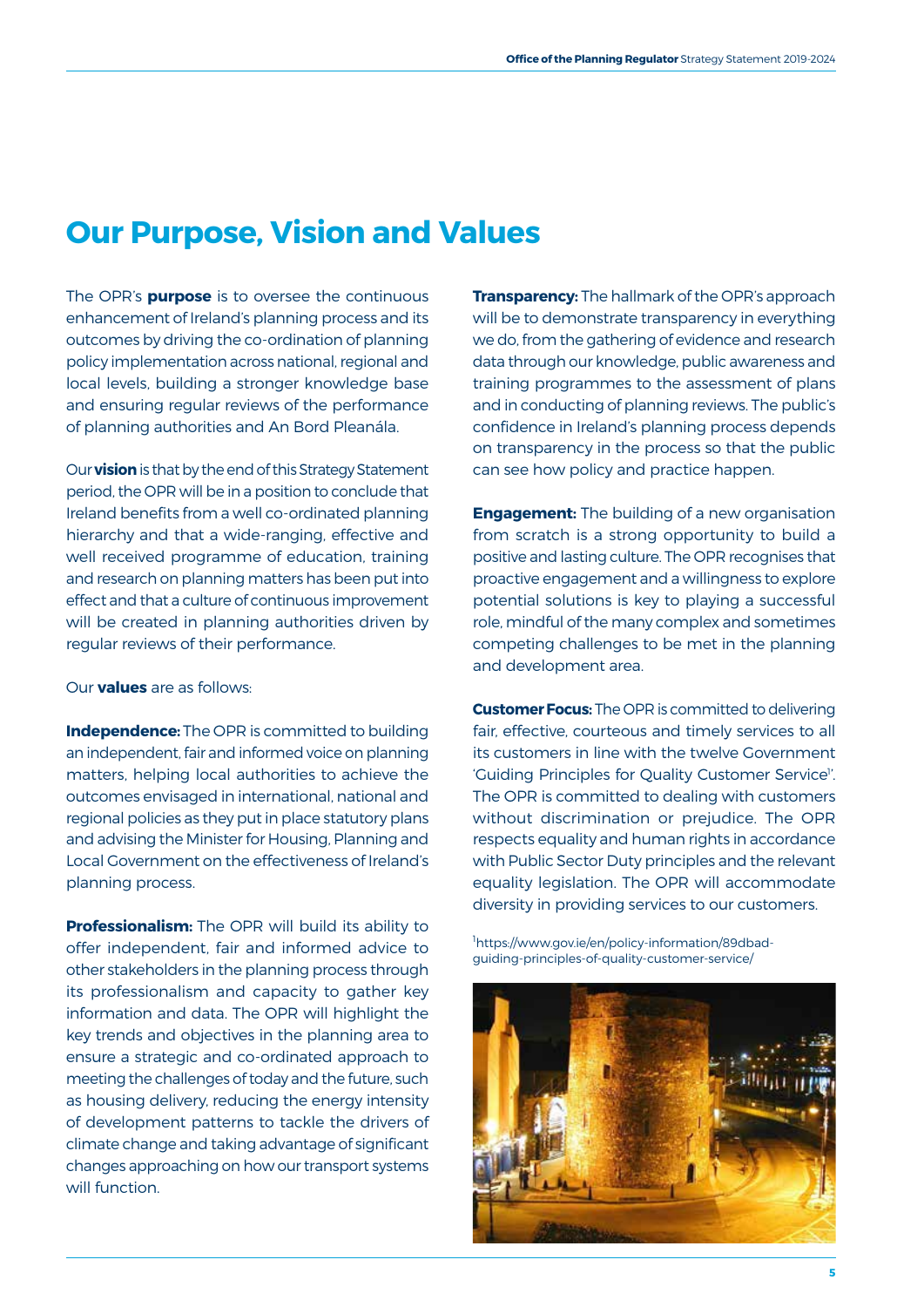### **Our Organisation**

The OPR is structured into three distinct areas in line with its statutory functions. The figure below outlines the structure of the organisation.



by our planning authorities and An Bord Pleanála and all the various stakeholders. **Director of Planning**  through information, data and knowledge sharing between all the stakeholders in the planning process,<br>. **and Public Awareness** we will continuously improve and enhance quality and effectiveness in the delivery of planning services The OPR was established to ensure that public interest is at the heart of Ireland's planning process and that

**and Public Awareness** The Oireachtas established the OPR and the Act clearly sets out our mandate, functions and powers as highlighted earlier in this strategy.

The OPR has come about both because of lessons that have been learnt from the past and a strong willingness by Government to strengthen effectiveness in the co-ordination of national, regional and local planning policies and initiatives to achieve agreed aims and objectives.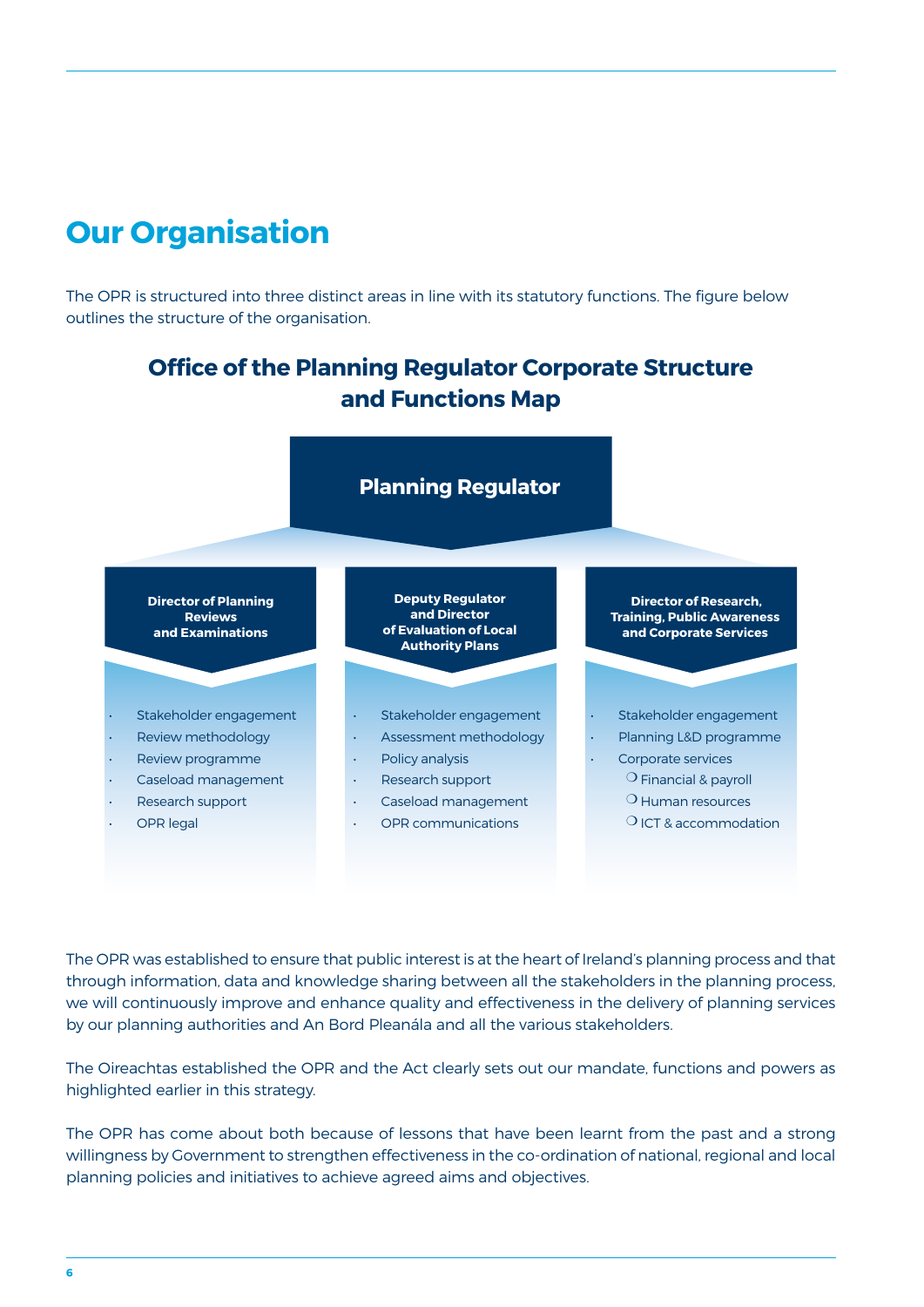The establishment of the OPR also comes at a time when transformational new planning policies have been developed by Government – after extensive national consultation exercises – and these policies need to be put into practice, including:

- Securing compact urban development through the application of a target to deliver at least 40% of all new homes nationally, within the built-up footprint of existing settlements, as opposed to greenfield development extending the existing built-up areas;
- Preparing development plans and local area plans based on Housing Need Demand Assessments where housing needs across the full range of those that need housing is planned for on an integrated basis and whose delivery is monitored to feed back into the spatial planning process; and
- Moving towards low carbon or carbon free development to support the achievement of binding international obligations on Ireland in relation to tackling the drivers of climate change.

Addressing these and other policies from the National Planning Framework, such as the National Strategic Outcomes, will require transformational change in approaches to, and execution of, planning policies and plan implementation at local level.

As a new organisation, the OPR will work closely with all the relevant stakeholders, including the Minister for Housing, Planning and Local Government and his/her Department, local authorities, regional assemblies, An Bord Pleanála, environmental, business and community development focused groups, the professions engaged in the built environment and researchers to play a key driving role in securing these changes.

By establishing the OPR, the Government has made a clear commitment to creating a visible national co-ordination point with the knowledge and expertise to advise local authorities on their plan-making functions and to support the necessary training, education and research activities to support evidence-based planning.

Furthermore, the OPR will work to make sure that the public is effectively engaged in the planning process equipped with the necessary access to planning knowledge and data so that the public drives the making of policy to a more significant degree than at present.

Through the work of the OPR over the years ahead, more regular assessments of the effectiveness of our planning policies and practice will improve the process on a continuous basis.

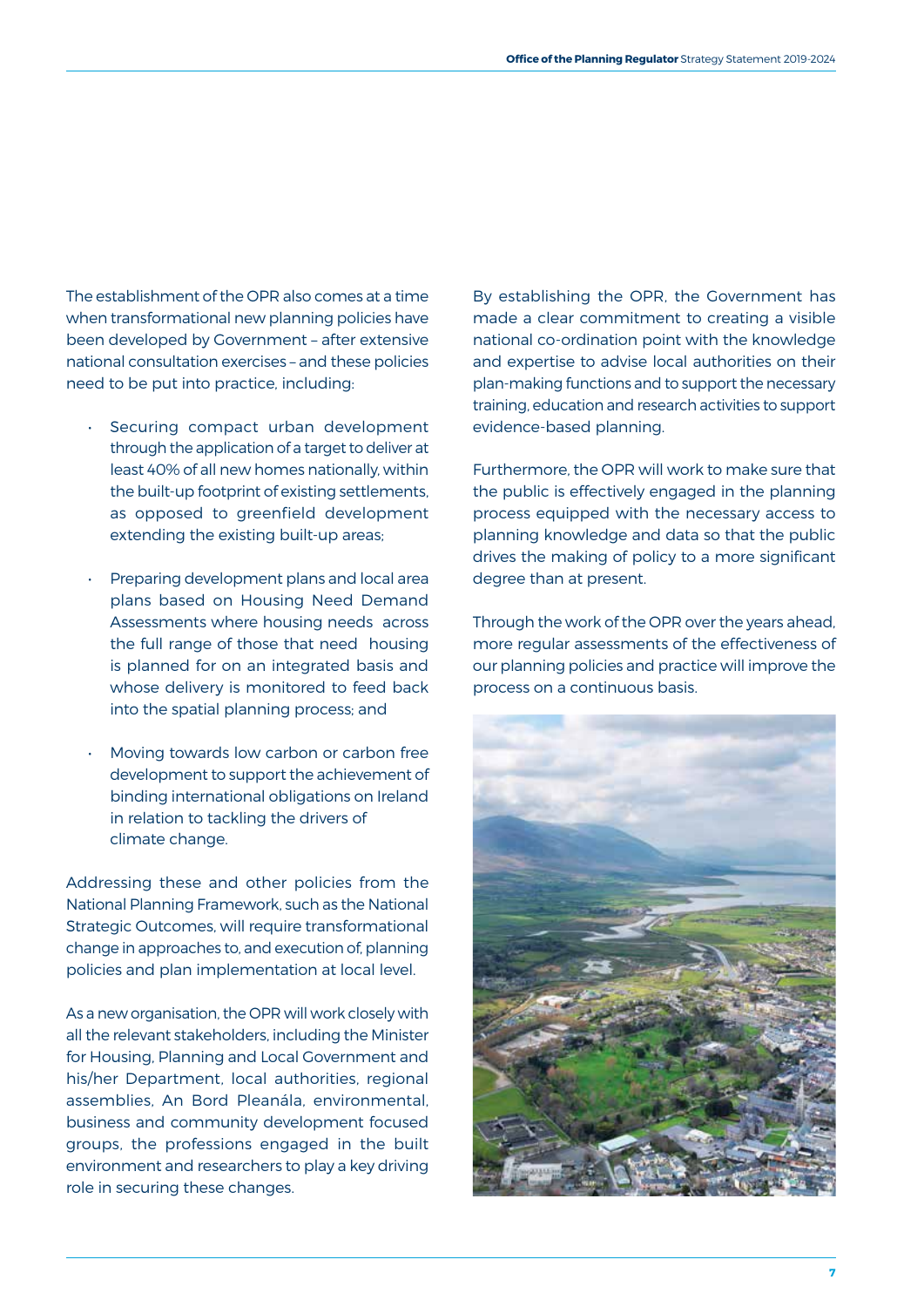#### **Our Work**

#### **Independent assessment of all local authority and regional assembly forward planning**

The core function of the OPR is to independently evaluate and assess statutory development plans and regional strategies, and variations to these, with a view to ensuring that the plan or strategy provides for the proper planning and sustainable development of the area concerned.

Hallmarks of proper planning and sustainable development include demonstrable actions on climate change, managing our water infrastructure, protecting vulnerable habitats, while addressing the implications of a growing population and economy. Meeting these challenges will require even greater levels of coordination and implementation across the hierarchy of statutory plans and strategies.

In line with the Mahon Tribunal recommendations, the OPR assumes the policy assessment and enforcement role which was heretofore invested in the Minister with responsibility for planning matters.

The OPR will independently evaluate and assess these statutory plans and strategies to ensure compliance with national, and regional, planning policies and objectives. The OPR will, in the first instance, provide the relevant planning authority with observations / recommendations with regard to how a draft plan should address legislative and policy matters including consistency with:

- The National Planning Framework;
- Regional Spatial and Economic Strategies;
- Statutory planning guidance issued by the Minister for Housing, Planning and Local Government, including any 'specific planning policy requirements';
- Planning policy directives; and,
- Other relevant legislative and policy matters, including the evolving context for marine planning.

In performing its statutory functions, the OPR will seek to work closely with other stakeholders, including the regional assemblies and other agencies that have statutorily backed consultative roles in the plan-making process.

Once the OPR has provided statutory inputs to the plan-making process, the relevant planning authority must outline how such inputs will be addressed, taking account of the proper planning and sustainable development of the area.

If an adopted plan is subsequently not consistent with any recommendations of the OPR, the Planning Regulator may issue a notice to the Minister recommending that powers of direction, specified under section 31 of the Act, be utilised to compel the planning authority to address the matter.

Recent legislative provisions paused the county and city plan-making procedure in many administrative areas until the finalisation and adoption of the three regional spatial and economic strategies, prepared by the three regional assemblies established under the Local Government Reform Act 2014.

Adoption of the strategies above will trigger the review of city and county development plans over the next two years or so. In turn, the adoption of new county and city development plans will result in updated local area plans. Accordingly, the OPR recognises that it will be dealing with a very significant volume of plans evaluation work during its initial few years of operation. The OPR will need to prioritise and structure its operations accordingly to ensure that adequate resources are maintained at all times to meet its statutory remit.

The establishment of this new Office, to oversee the development plan and regional strategy process and the planning system, significantly enhances existing governance and oversight arrangements within the planning system with a view to ensuring that the integrity of the system is upheld to the highest degree possible.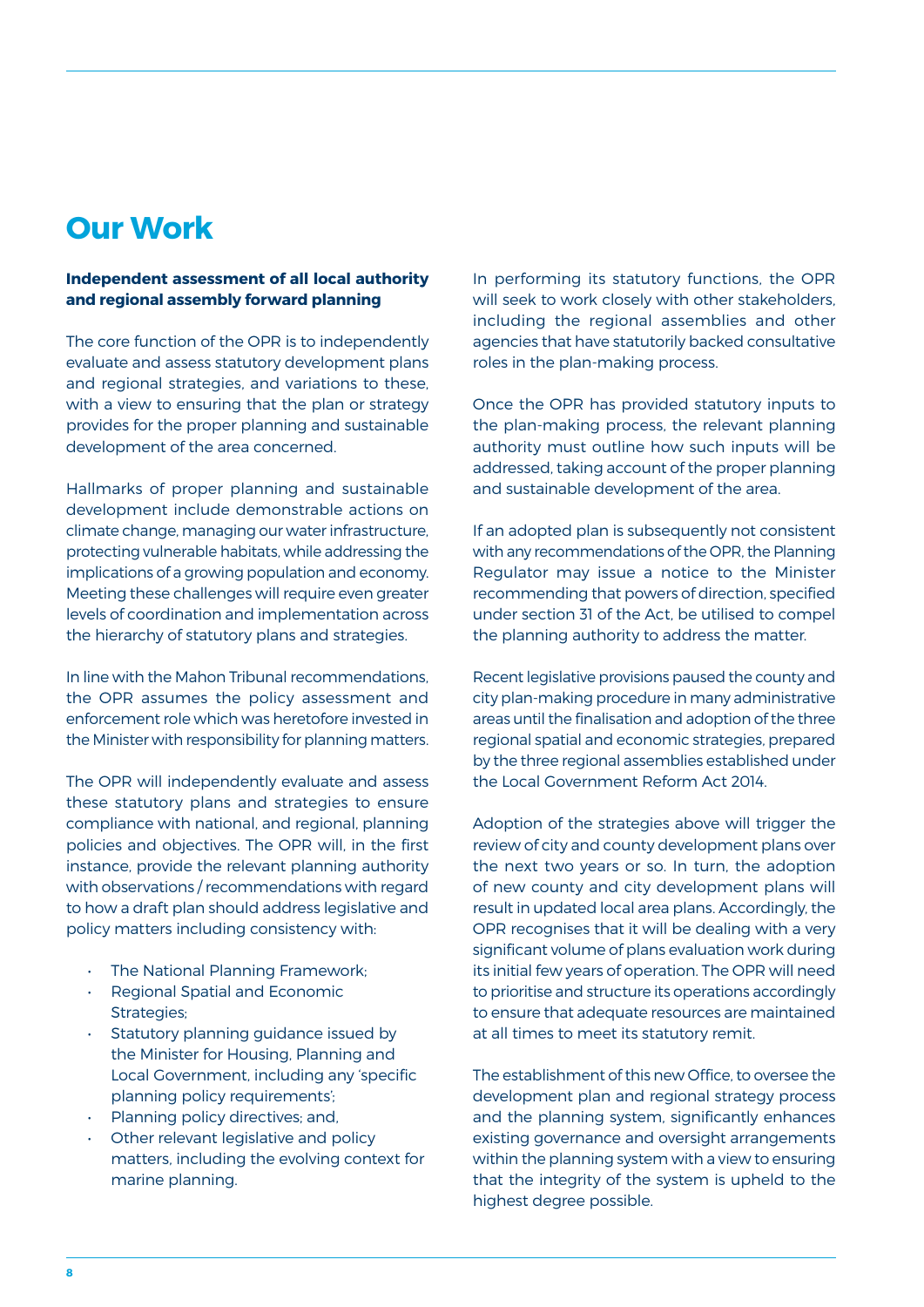Coherence, integrity and public confidence are fundamental for the proper functioning of the planning process. Planning is critical to the ongoing development of all parts of the country – urban and rural, terrestrial and marine – ensuring that such development delivers proper planning and sustainable development. It is important that development takes place in the right locations, in the right way and at the right time to meet the needs of our people while also simultaneously protecting the many qualities of our natural and built environment.

#### **Reviews of the systems and procedures used by any planning authority**

Secondly, the OPR has also been given powers to review systemic issues and performance in the planning process. Accordingly the OPR will have a significant role to play in carrying out reviews and examinations of the operation of planning authorities, whether on its own initiative, at the request of the Minister, or on foot of complaints received.

The OPR will also be a regulatory body for planning in Ireland, reviewing the performance of all planning authorities and undertaking an important function in selecting individual local authorities for a closer examination of their performance each year and reporting on findings to the Minister and Oireachtas.

The OPR will review all planning authorities, including An Bord Pleanála, on a regular and consistent basis. The normal cyclical review function will also have scope to be complemented by reviews on specific matters that may arise in a specific authority or across a number, for example in relation to the execution of enforcement functions, etc.

The OPR will be able to make independent and evidence-based recommendations to planning authorities and to the Minister where it considers that a planning authority:

- May not be carrying out its functions in accordance with the Act;
- Is not complying with guidelines or directions issued by the Minister;
- May not be exercising its enforcement functions under Part VIII appropriately to ensure compliance in its administrative area;
- May be applying inappropriate standards of administrative practice;
- May be applying systemic discrimination in decision-making; or
- May be operating in a manner where there is a risk of corruption or there are serious diseconomies or inefficiencies in the conduct of its functions.

It is important that the highest standards are applied by, and adhered to, by all parties engaged in the planning system including planning authorities, public bodies, the construction and development sector, professional practitioners and the wider public. While this incorporates compliance with the requirements of the ethics in public office legislation, including provisions with regard to the regulation of lobbying, it also means ensuring transparency, accountability and the implementation of best practice in all areas of planning service delivery.

A well-functioning planning system both responds to the needs and anticipates the demands of society. The planning system impacts on many aspects of our daily lives and therefore we need to ensure that it operates in the manner intended so that it can deliver quality in planning outcomes.

In this regard, the OPR intends that the review process will become a resource to the planning sector, providing a regular 'health check' with regard to the effectiveness of planning performance and the outcomes delivered. The process will issue recommendations in relation to where planning policy and implementation require enhancement. The review process will also be aimed at highlighting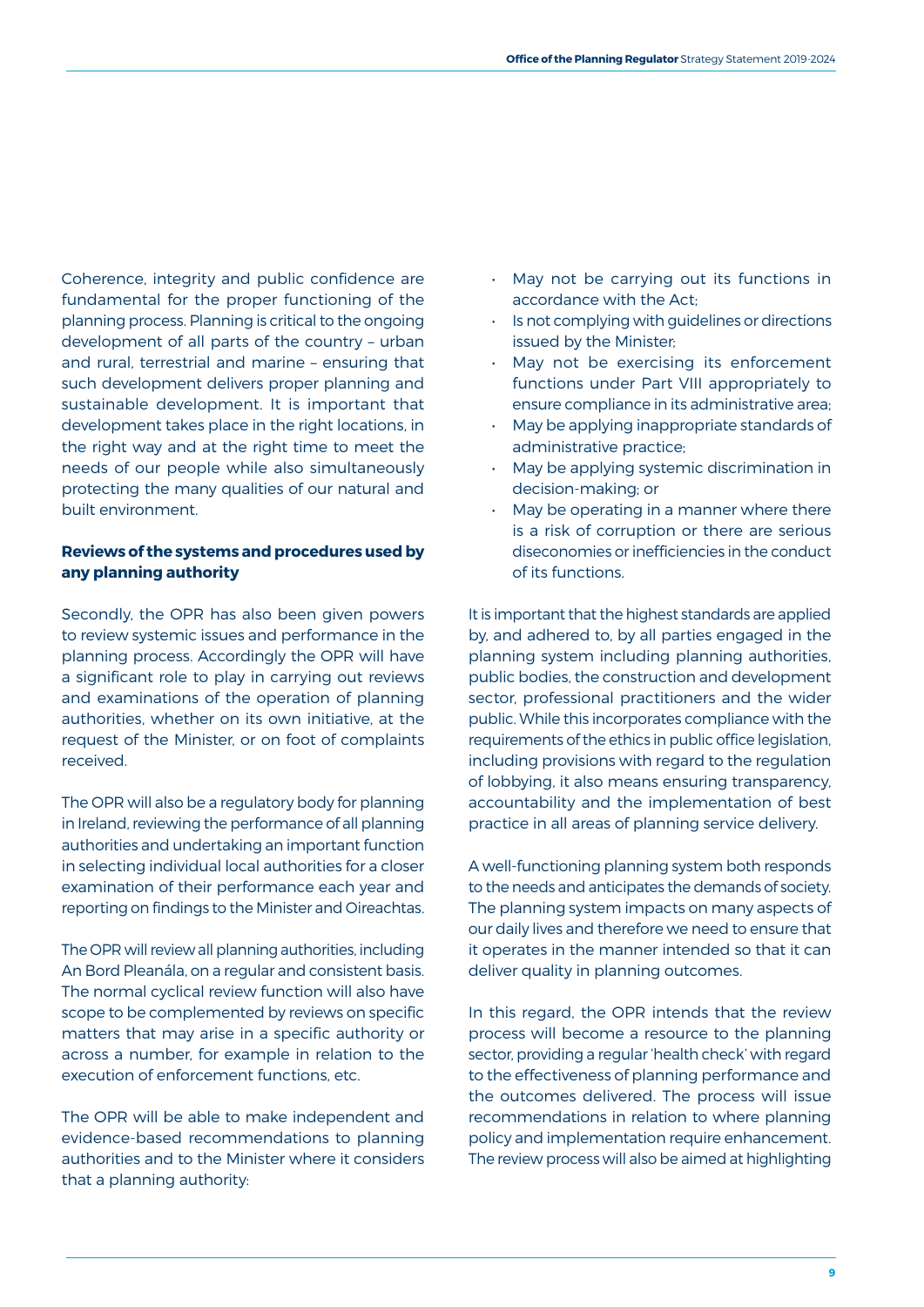successes and positive planning impacts and the dissemination of best practice so that the overall planning process can be strengthened.

#### **Driving national research, training, education and public information**

Thirdly, the OPR will drive research and conduct programmes of education, building on training undertaken by the Department of Housing, Planning and Local Government and other organisations, and public awareness to underpin the principles of proper planning and sustainable development. This will include educational programmes for elected members, officials of planning authorities and An Bord Pleanála.

Research, training and public information functions will also be discharged by the OPR in maximising knowledge transfer between the 31 local authorities, 3 regional assemblies, An Bord Pleanála and wider stakeholders such as professional bodies and interest groups thereby maximising efficiency, effectiveness and consistency.

In this regard, the OPR will put a Geographic Information System (GIS) strategy in place to enable the optimisation of GIS technology both within the OPR and as an external resource for our stakeholders. This system will avoid duplication by building on the progress and systems already established by the Department of Housing, Planning and Local Government, planning authorities and wider stakeholders.

It is intended that the support and analysis provided via the OPR will assist all planning authorities to access the appropriate skills, resources and systems to perform effectively. Establishment of the OPR addresses the absence of a national focal point with a dedicated statutory remit in planning research since the demise of An Foras Forbartha in the 1990s.

The Mahon Tribunal recommended that the OPR would have a role in education, training, research and public awareness because of the beneficial impacts that these activities have on risks of inefficiencies or ineffectiveness in the delivery of planning services and avoiding risks in relation to

corruption or the undermining of the integrity of the planning process.

Establishment of the OPR creates an opportunity to build on, co-ordinate and complement the extensive range of existing research, training and public awareness activities, including:

- I. EU and international research organisations, such as ESPON, OECD, Horizon 2020;
- II. Government, through its departments and agencies, including those sponsoring multi-annual research programmes like the Irish Research Council, the EPA and SFI;
- III. Local Government;
- IV. Higher Education Institutes (HEIs), including the five Planning Schools on the island (UCD, TU Dublin, UCC, QUB, UU);
- V. Professional bodies concerned with the built environment, including the Irish Planning Institute and Royal Town Planning Institute;
- VI. Public sector institutes and associations such as the Institute of Public Administration and the Association of Irish Local Government;
- VII. Activities of non-governmental organisations focusing on planning and development;
- VIII. Research and information gathering activities of private sector organisations; and
- IX. Research and information gathering activities of private individuals.

One of the key challenges the OPR faces over the course of this Strategy Statement relates to the drawing together of the above in the context of what the various stakeholders in the planning process consider are key knowledge, training and public awareness needs, finding both what has already been researched and what remains to be delivered in relation to evidence, practice and/or awareness.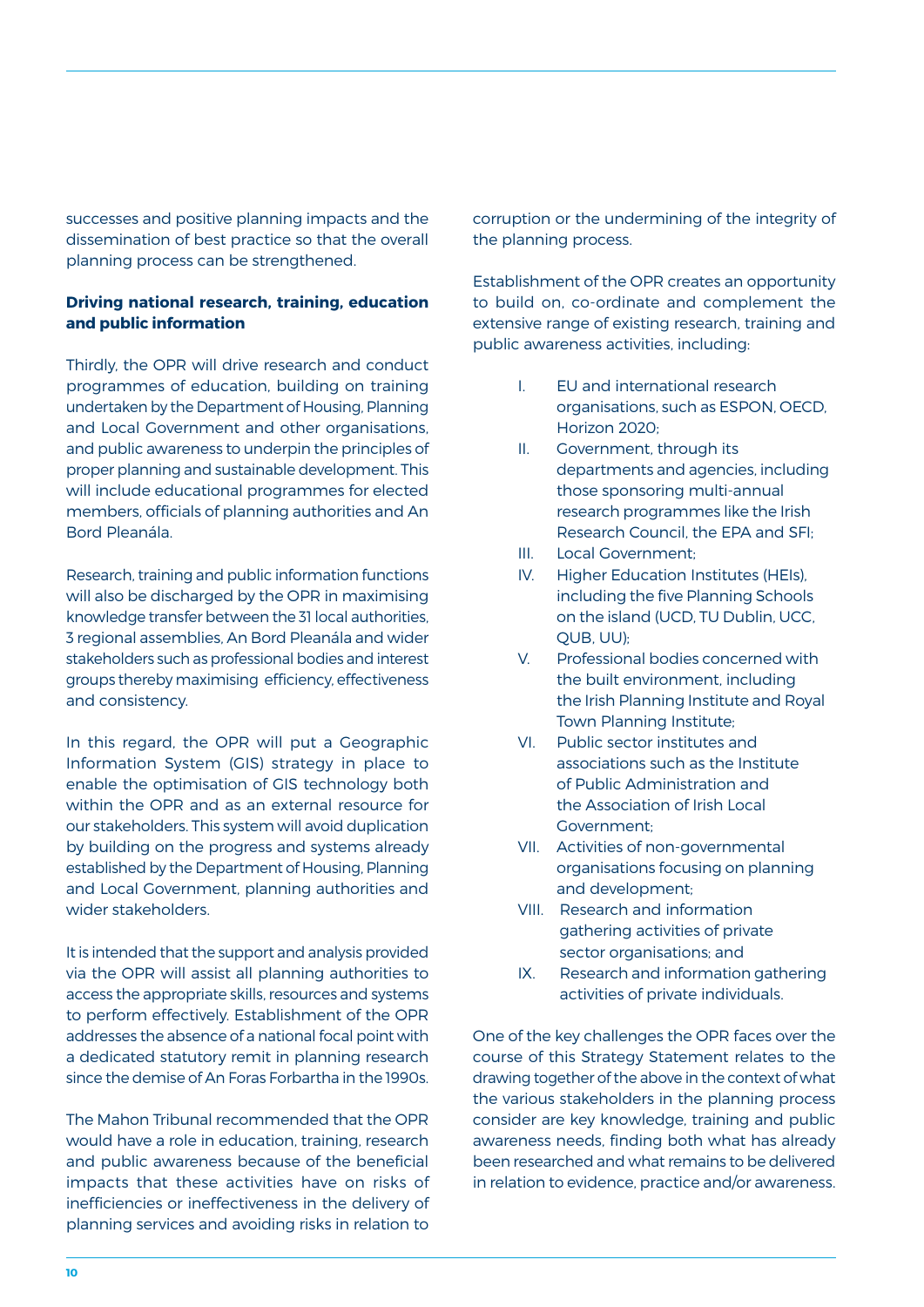For this reason, the OPR intends to put in place a National Planning Knowledge Group to advise the Planning Regulator on the current state of our knowledge base in relation to both pressing and strategic planning matters and gaps to be addressed in conjunction with stakeholders. Initial soundings taken in the development of this Strategy Statement point to the potential of such a group to:

- **Develop an accessible on-line planning knowledge and training resource point** that would be easy to navigate for both those engaged in the practice of planning as well as those, such as the public, who seek more information so they can participate more effectively in the planning process;
- **Deliver a strategic planning research programme** that meets both immediate and longer-term knowledge requirements, such as: understanding the requirements of climate assessment of plans and projects, new mobility technologies, the impacts of an ageing population and better plan implementation, and project visualisation techniques to enable more members of the public to understand the implications of the various decision processes in planning:
- **Enable brokerage** between those seeking new data or insights into topical planning issues for policy development and practice delivery, such as Government, An Bord Pleanála and local authorities and those with capacity to meet such needs, such as the HEI sector or professional bodies with a research role; and
- **Dissemination of information about the benefits of, and achievements in, planning**  – so that the general public can better understand, through local engagement, the broader function of planning and, importantly, their role in shaping the process.

The OPR is also mandated to make recommendations to the Minister for Housing, Planning and Local Government at the procedural and policy levels, whether national or local, arising from work processes under each of the three main functions described above.

Recommendations may arise where, in the evaluation of plans or strategies, the OPR considers that steps must be taken to ensure a plan's consistency with national policies or where a plan is not seen as adequately setting out an overall strategy for proper planning and sustainable development.

Furthermore, recommendations may arise following the review of particular planning authorities or the examination of specific complaints; in this regard, the OPR may ask the Minister to consider using powers to issue guidelines, or directives. In considering whether to issue recommendations to the Minister with regard to guidelines, or directives, the OPR will be informed by the findings of its research and education programme.

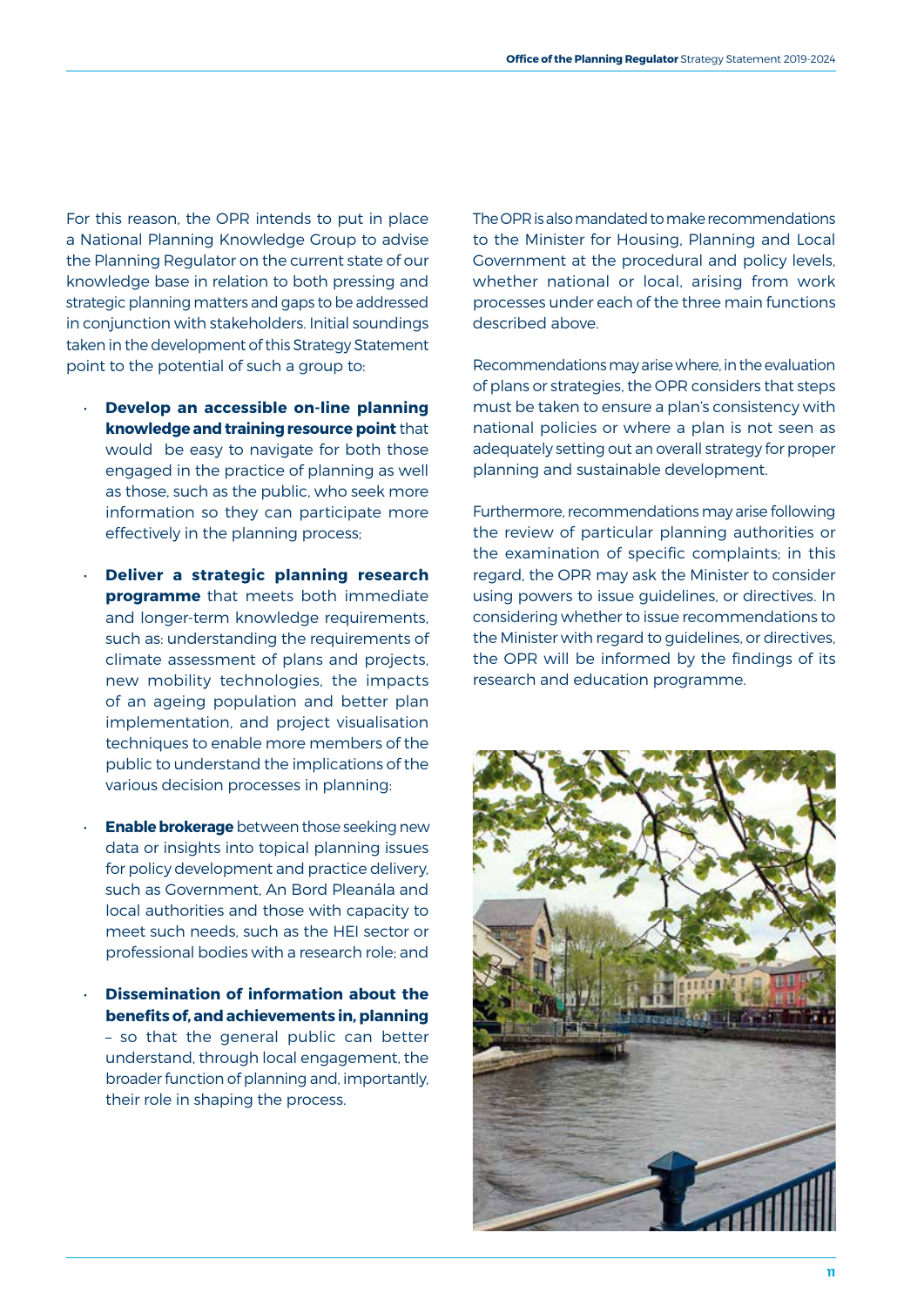#### **Our Stakeholders**

The OPR must work with and take account of the inputs of many stakeholders in the planning process, reflecting the interests of:

- **The public**, for whom the planning process exists and to ensure the proper planning and development of both urban and rural areas and at national, regional and local levels;
- **The Minister for Housing, Planning and Local Government and their Department** with whom the OPR will work on a day-to-day basis in the delivery of our statutory mandate, and in accordance with oversight and governance and financial management arrangements required of public bodies;
- **Planning authorities, An Bord Pleanála, Regional Assemblies, and the County and City Management Association (CCMA)**, who perform different plan-making and planning decision and other planning functions in accordance with national legislation and policy;
- **Related regulatory and oversight bodies with a mandate in the planning area** such as the Office of the Ombudsman (OO), Standards in Public Office (SIPO), the National Oversight and Audit Commission (NOAC) and similar bodies that the OPR must work with on a day-to-day basis in the discharge of our statutory functions;
- **The Oireachtas** through the work of the Joint Committee on Housing, Planning and Local Government;
- **The elected members of local authorities** across the country who have important policy-making functions in planning and for whom training and information gathering programmes are essential to enhance planning outcomes;
- **State agencies and other consultees with a statutory remit in the planning process**, both at plan-making and decision stages, that input into our planning process and provide feedback on the effectiveness of its functions and the outcomes it delivers;
- **Commercial and State-sponsored bodies involved in the delivery of strategic infrastructure**, whether regionally or nationally, including significant commercial and industrial developments as well as transport, tourism, energy and environmental infrastructure:
- **Professional bodies and interest groups** engaged in the promotion of good standards in the management of the natural and built environment, including planning, architectural, engineering and surveying professions and various non-governmental organisations:
- **The Higher Education Institute (HEI) sector,** including the five planning schools on the island of Ireland, and other university and HEI faculties that provide a knowledge bank, research capacity and training functions;
- **Expert commentators and the media**, who are key to being informed by our work and communicating the importance of effective planning, of protecting our natural and built environments, of building wider public awareness of and engagement in the pressing planning issues of the day and in strategic terms as well.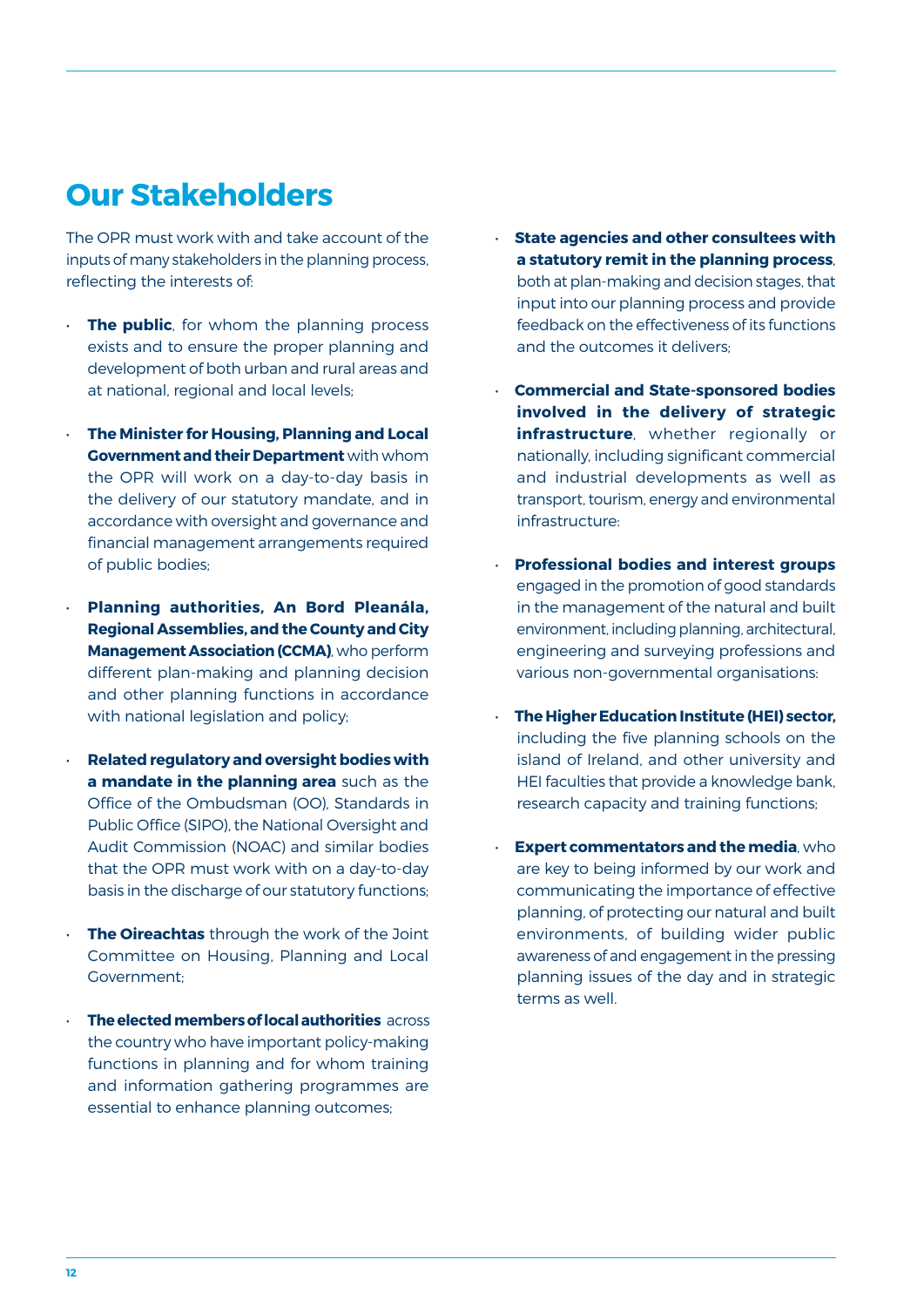#### **What You Told Us**

In developing this Strategy we recognise and value the importance of hearing the views of our stakeholders and incorporating them into our vision for the organisation. Our goal is to build an agile and stakeholder-focused organisation that is highly responsive and open to changes in its environment.

Furthermore, as part of its research, education and public awareness function, the OPR is strategically positioned within the planning system to become an important link between a variety of organisations and the public. We believe that through listening and taking your views on board we can achieve true organisational excellence and deliver meaningful programmes to the public.

From our establishment in early April 2019, we began our engagement with a variety of stakeholders to understand their visions and expectations in relation to the role of the OPR within the planning system.

Through this early engagement, we met with many of you to commence the creation of synergies and to establish learning networks facilitating sharing of knowledge to promote open and proactive cooperation among planning authorities, An Bord Pleanála, the HEI sector, non-governmental organisations, planning institutes, Government organisations and departments.

As a result of this early process, we had already learned that you would like to see the OPR build, develop and foster:

- Close and regular collaboration with stakeholders on topical and strategic planning matters and identification of gaps;
- New insights to our planning process and the creation of a 'go-to' organisation for planning knowledge;
- Better public participation throughout the development plan process;
- A 'lessons-learned' and 'here-to-help' approach to promote transparency and accountability in planning;
- Research programmes, including supporting those led by other bodies, such as the 'Planning research agenda for Ireland' currently being carried out by UCC and the Royal Town Planning Institute ;
- Training programmes for local authorities to promote a uniform approach and continuous improvements in the development plan process;
- Training in the use of Geographic Information Systems, with particular focus on housing and regeneration policy and environmental data;
- Creating Continuous Professional Development (CPD) programmes and material for professional planners.

To further build on this, the OPR opened the draft version of this Strategy Statement to public consultation, over a six-week period from August 2019. Thirty-one submissions were received from a variety of interested parties and stakeholder organisations.

The submissions expressed a high degree of support for the establishment of the OPR and the broad shape of the strategy statement.

Many of the submissions also highlighted opportunities for linkages between the work of the OPR and the relevant organisation. Others more specifically referenced issues such as the relationship between the work of the OPR and the evolving regulatory and policy context for marine planning, the need for a focus on the important roles of planning authorities in relation to enforcement and the role of planning in the delivery of crucial infrastructure, all of which have been reflected in the finalised Strategy Statement.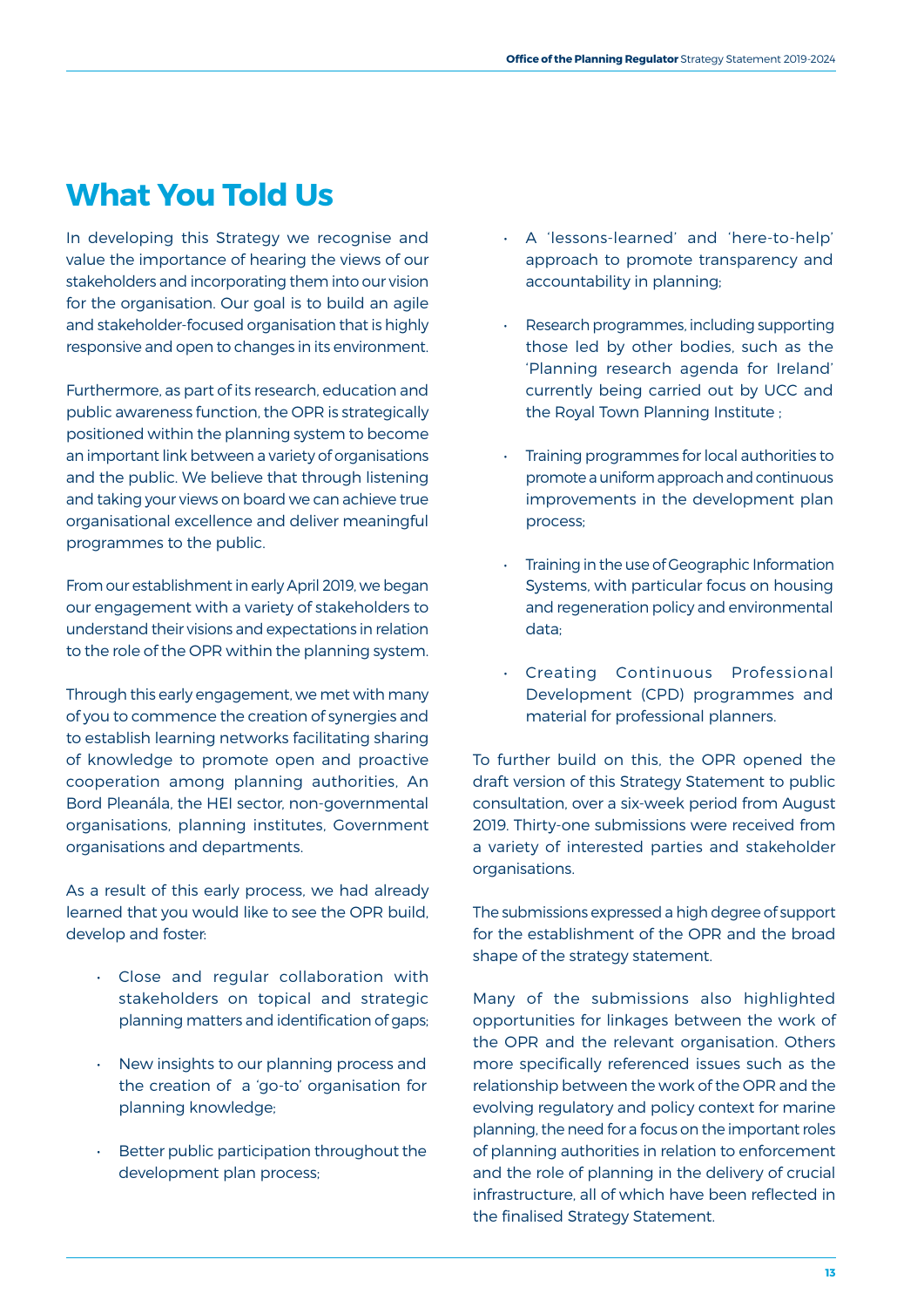Another significant theme reflected through a number of the submissions was the issue of climate action and other pressing environmental challenges we face. The finalised Strategy Statement has been updated to give greater recognition to the role the planning process must play in meeting these challenges.

As an organisation we strive to foster a culture of continuous learning and improvement. As part of our work developing and implementing this Strategy Statement, we see the process of stakeholder consultation as a key element enabling the OPR to create a long-term vision that is meaningful and creates lasting and positive change.

All submissions received were considered and the draft Strategy Statement was revised to incorporate suggestions and recommendations to ensure it reflects stakeholder expectations in relation to the role of the OPR within the planning system. A summary of all the submissions received, and the OPR's response to the various suggestions, has been prepared and will be made publicly available.

The OPR wishes to thank the individuals and organisations who took the time to give us feedback on the Strategy Statement and we hope its final form appropriately incorporates your inputs.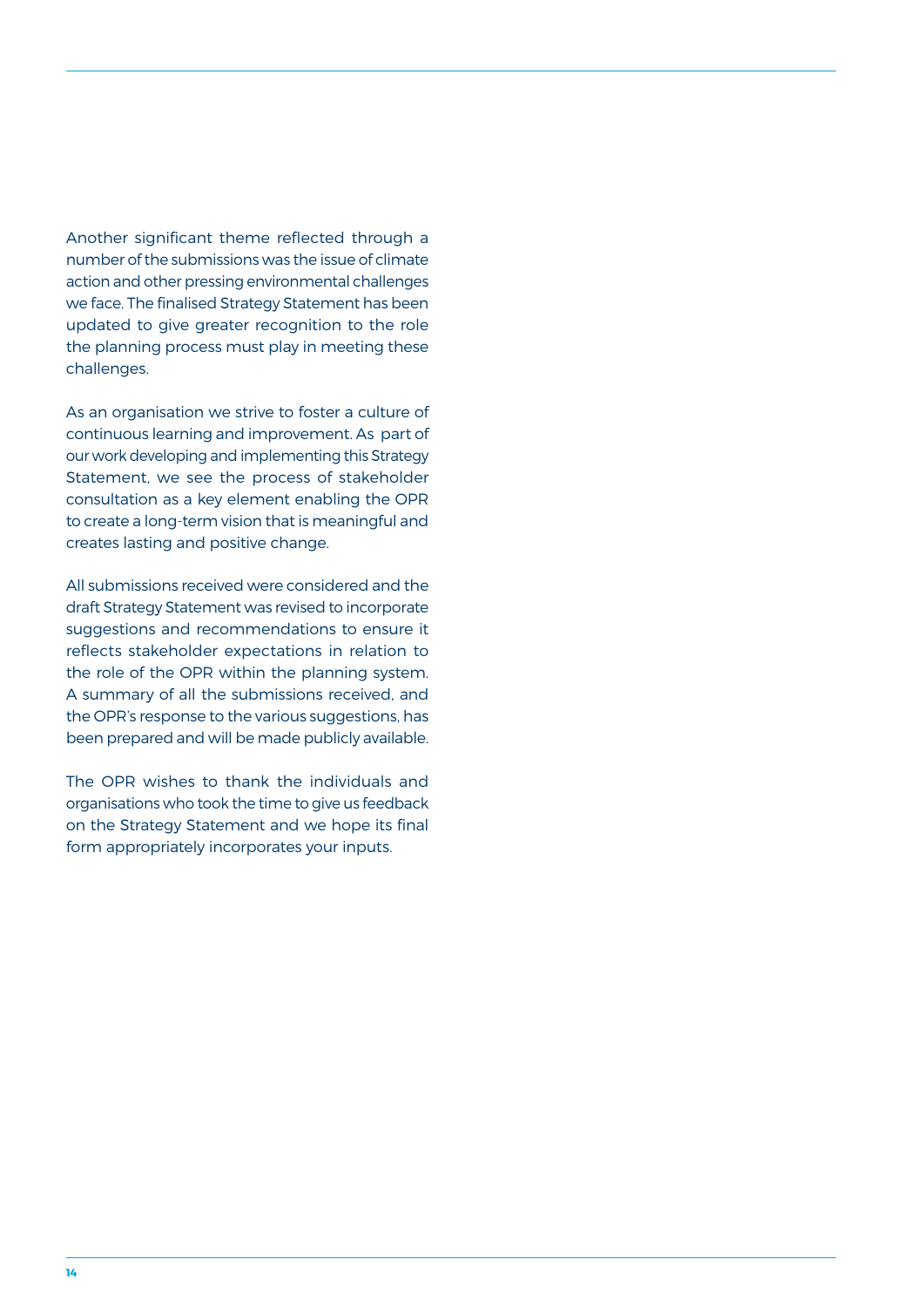### **Goals and Actions**

The key goals and corresponding delivery actions for the OPR over the Strategy Statement period are set out in this section and are

| <b>Goal 1:</b> | Building a reputation as a clear, fair and independent voice on<br>the effectiveness of Ireland's planning process    |
|----------------|-----------------------------------------------------------------------------------------------------------------------|
|                |                                                                                                                       |
| Goal 2:        | Driving innovation and learning for all those that are<br>stakeholders in the planning process                        |
|                |                                                                                                                       |
| <b>Goal 3</b>  | Focusing on the needs of customers and those with whom the<br><b>OPR</b> engages                                      |
|                |                                                                                                                       |
| Goal 4:        | <b>Creating a high-performing and efficient organisation that</b><br>supports and enhances Ireland's planning process |
|                |                                                                                                                       |
| <b>Goal 5:</b> | Building a resilient and agile organisation with a commitment<br>to continuous learning                               |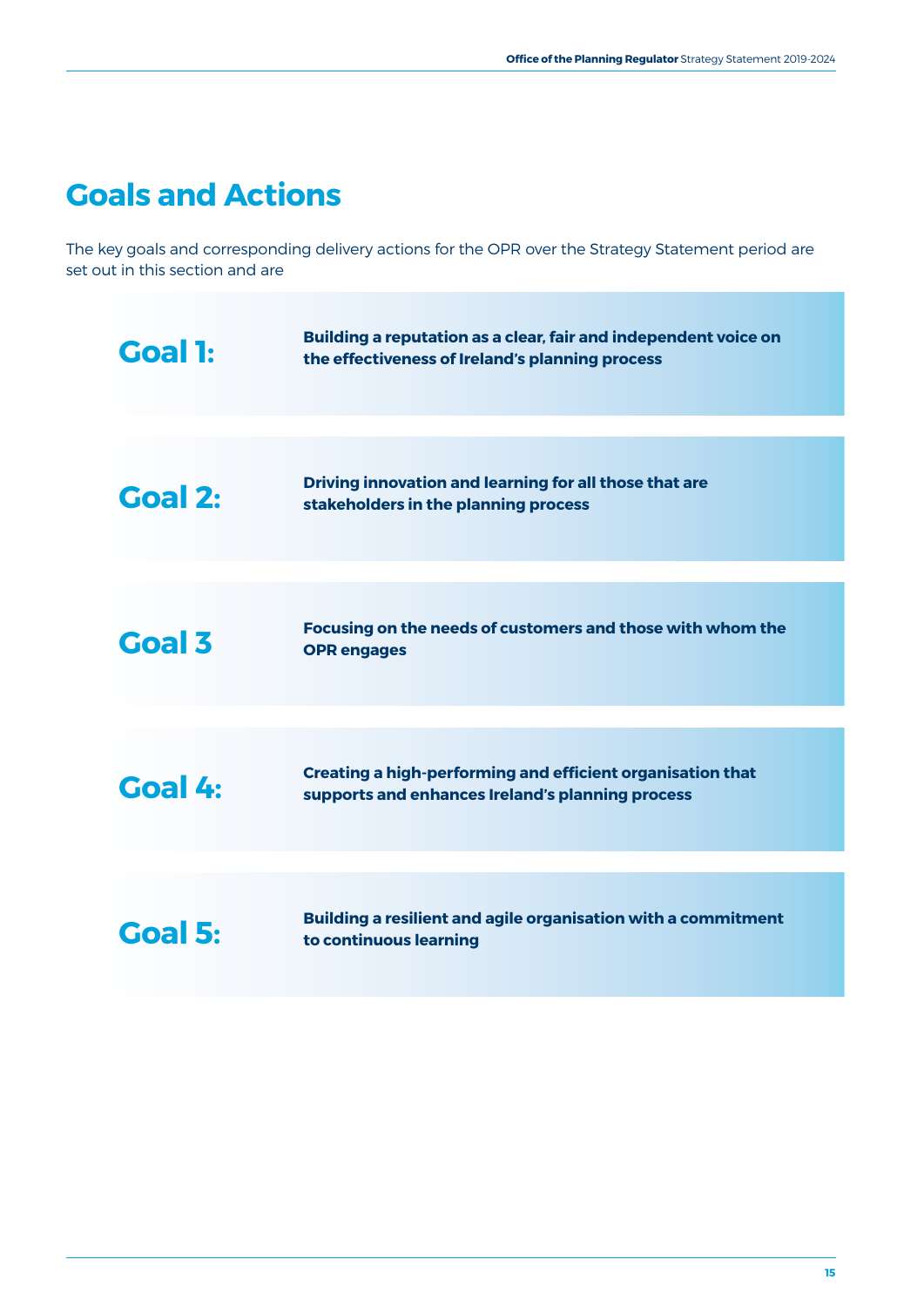# **Building a reputation as a clear, fair and independent voice on the effectiveness of Ireland's planning process**

The Oireachtas legislated for the OPR to be an independent voice at the heart of the planning system. The OPR will strive to achieve this and to be recognised by the public as a trusted, knowledge-based, constantly improving organisation, delivering value and effective oversight of the planning system.

The OPR will ensure greater public clarity with regard to the role, and the benefits, of proper planning through education and awareness.

In serving the public interest, the OPR will play its part along with other stakeholders in the planning process to ensure proper planning and sustainable development. The OPR will also assist in ensuring that the enhanced institutional requirements of the ethics and standards in public office legislation, including the regulation of lobbying, are utilised in public policy implementation.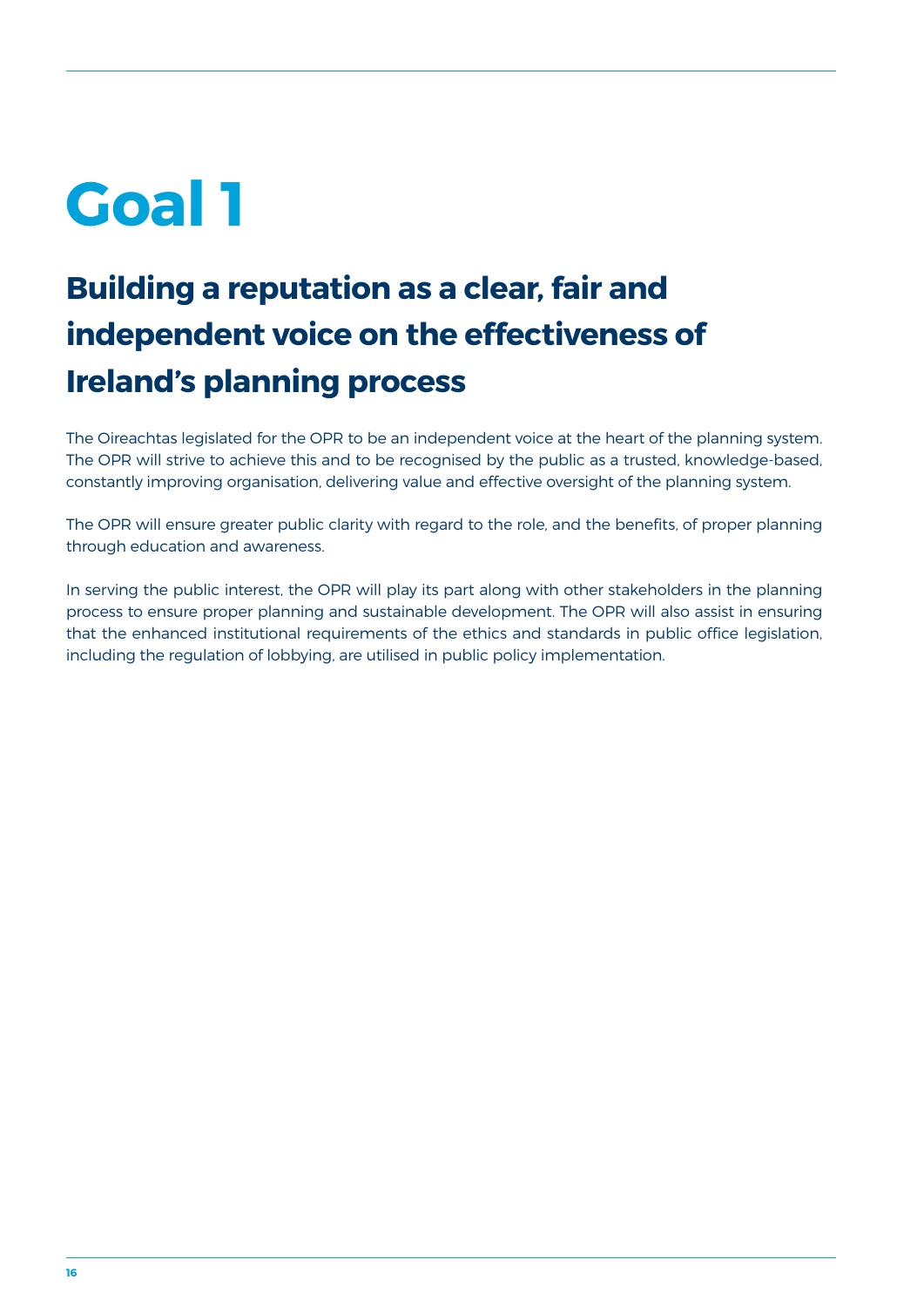| <b>Actions</b>                                                                                                                                                                                                                                                                                                                                                                                   | <b>Milestones</b>                                                                                                                                                                                                                                                                                                                                                                                                                                                                                                                                                                                                                         |
|--------------------------------------------------------------------------------------------------------------------------------------------------------------------------------------------------------------------------------------------------------------------------------------------------------------------------------------------------------------------------------------------------|-------------------------------------------------------------------------------------------------------------------------------------------------------------------------------------------------------------------------------------------------------------------------------------------------------------------------------------------------------------------------------------------------------------------------------------------------------------------------------------------------------------------------------------------------------------------------------------------------------------------------------------------|
| Review, and issue recommendations, with regard to all<br>stages of the plan-making process for draft statutory<br>development plans, local area plans and regional<br>spatial and economics strategies, as well as variations<br>and amendments to same, to ensure compliance with<br>national, and regional, planning policies and objectives.                                                  | Evaluation of approximately 200 draft plans, variations,<br>etc. on a (6-year) cyclical basis.<br>Develop and implement, in consultation with key<br>stakeholders, including the regional assemblies and the<br>CCMA, an effective and strategic assessment methodology<br>for statutory plans to measure alignment with existing<br>policy and regulatory requirements including climate<br>and other factors.                                                                                                                                                                                                                           |
| Effective and timely examination of complaints about<br>the planning process, where these relate to systemic and<br>policy co-ordination matters where the authority's own<br>internal review procedures have already been exhausted<br>and where the complaints do not relate to individual<br>cases which are within the remit of An Bord Pleanála,<br>the Ombudsman's Office, the Courts etc. | Ongoing delivery of a high quality professional, accessible<br>and timely complaints resolution service.<br>We will work with experienced, knowledgeable and<br>independent contracted partners to deliver a high quality<br>service that is also value-for-money for the Exchequer.<br>We will agree a Memorandum of Understanding with<br>the Ombudsman's Office to clarify areas of responsibility<br>and procedure.                                                                                                                                                                                                                   |
| Conduct effective and fair reviews of the systems and<br>procedures used by planning authorities and An Bord<br>Pleanála.                                                                                                                                                                                                                                                                        | In addition to carrying out reviews on foot of specific<br>occurrences, we will conduct systematic reviews of<br>authorities' broad performance in their planning functions.<br>During the lifetime of this Strategy we intend to scale-up<br>a review cycle so that each authority will be reviewed<br>on a 6-year cycle.<br>We will develop, in consultation with key stakeholders<br>(such as the Department, planning authorities and<br>NOAC) a Planning Authority Performance Assessment<br>Framework (PPAF) within which agreed process and<br>outcome targets will be developed for performance and<br>effectiveness measurement. |
| Be open and transparent in all our work.                                                                                                                                                                                                                                                                                                                                                         | All recommendations, with regard to statutory plans<br>and all finalised reviews and examinations of planning<br>authorities will be published on the OPR website.<br>Annual publication of our report on the effectiveness<br>of Ireland's planning process in relation to policy<br>co-ordination, effectiveness in the delivery of planning<br>services and enhancing our knowledge base to ensure<br>public engagement and evidence based policy and<br>decision-making.                                                                                                                                                              |
| Assist authorities, stakeholders and communities access<br>and understand planning policy matters.                                                                                                                                                                                                                                                                                               | Implement a national planning communications<br>programme to enhance the public's access to information<br>about the functions, responsibilities and benefits of good<br>planning.<br>Host relevant policy and guidance documents in<br>accessible formats on a dedicated portal on our website.                                                                                                                                                                                                                                                                                                                                          |
| Be responsive to customer and stakeholder requirements<br>and have effective working relationships with key<br>stakeholders.                                                                                                                                                                                                                                                                     | Through the delivery of the highest levels of customer<br>service and ongoing monitoring of requirements and<br>trends in customers' issues.<br>Proactive engagement to establish and maintain effective<br>collaborative relationships with stakeholders, including<br>through the establishment of dedicated fora.                                                                                                                                                                                                                                                                                                                      |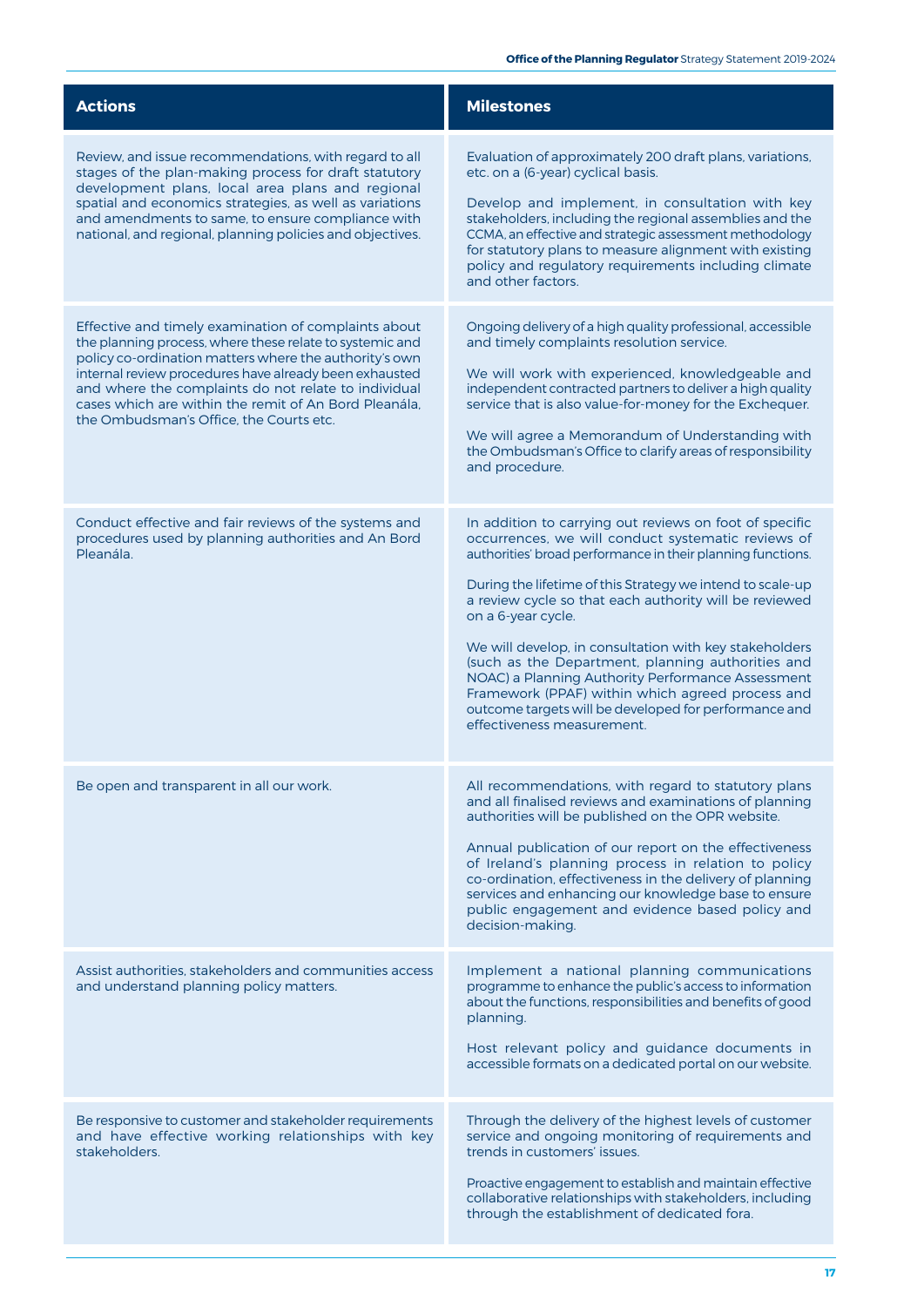## **Driving innovation and learning for all those that are stakeholders in the planning process**

The OPR is uniquely empowered to drive research and education to enhance the delivery of proper planning and sustainable development to the public. We recognise the pivotal role that the OPR plays in strengthening public awareness of planning, its impacts on society, the environment and its power to create sustainable communities.

We believe that knowledge sharing, training and public participation are effective and impactful methods for creating lasting change and it will be a focal point of our strategy to deliver this goal.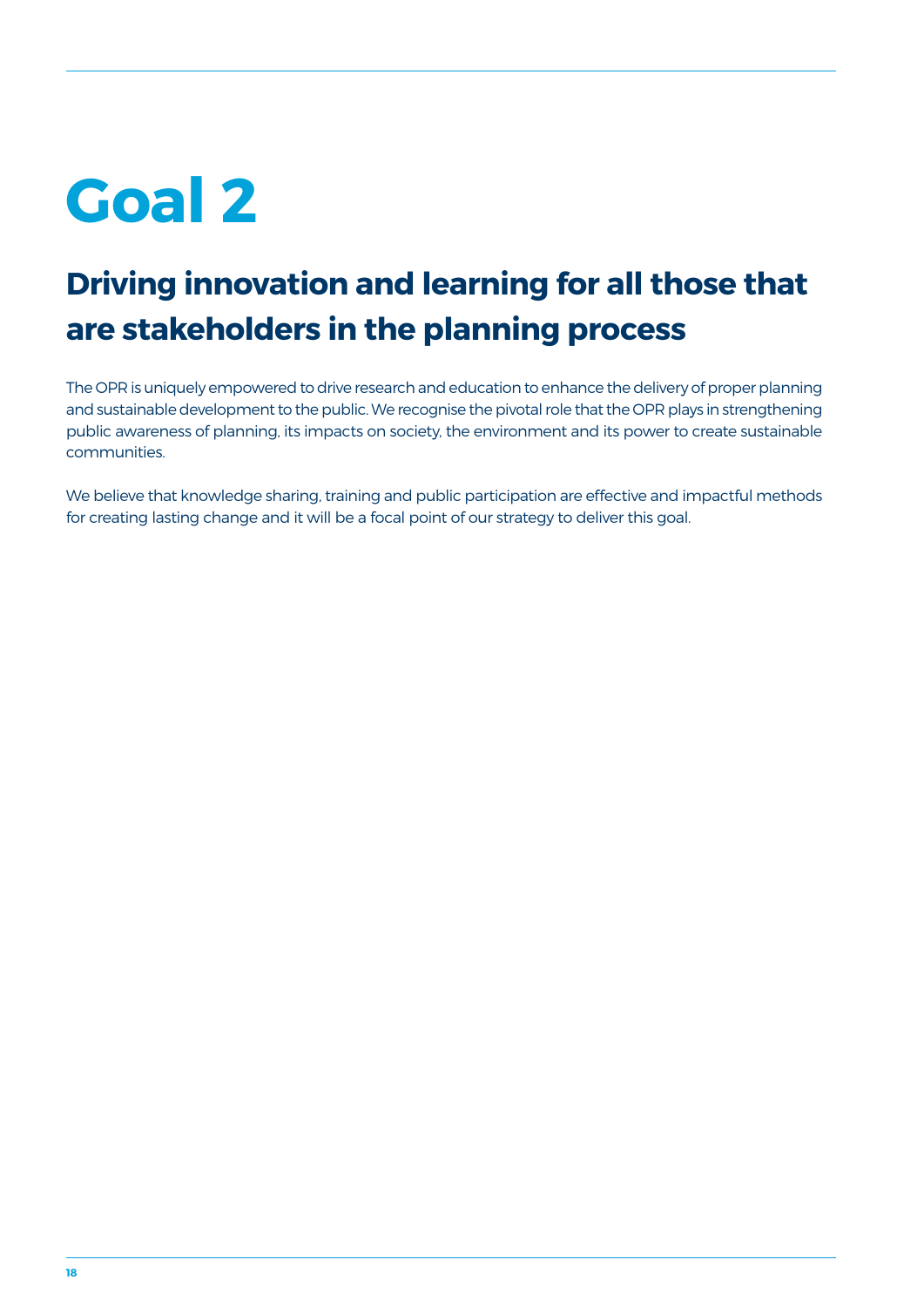| <b>Actions</b>                                                                                                                                                                                                                                                                                                             | <b>Milestones</b>                                                                                                                                                                                                                                                                                                                                                                                                                                                                                 |
|----------------------------------------------------------------------------------------------------------------------------------------------------------------------------------------------------------------------------------------------------------------------------------------------------------------------------|---------------------------------------------------------------------------------------------------------------------------------------------------------------------------------------------------------------------------------------------------------------------------------------------------------------------------------------------------------------------------------------------------------------------------------------------------------------------------------------------------|
| Create synergies with other stakeholders, such as local<br>authorities, regional assemblies, planning institutes<br>and the Department of Housing, Planning and Local<br>Government, to identify existing knowledge shortfalls,<br>create standards of best practice in planning and to<br>inform OPR research programmes. | Conduct regular stakeholder meetings, draw on existing<br>intellectual and corporate resources to arrange for the<br>carrying out of research and educational programmes<br>by partners that provide meaningful outcomes while<br>ensuring value for money.<br>Implement a Geographic Information System that<br>supports mapping, visualisation, spatial analysis,<br>monitoring, analytics, decision-making, and engagement<br>with our stakeholders.                                           |
| Establish a National Planning Knowledge Group, including<br>planning authorities, the HEI sector, non-governmental<br>organisations, planning institutes, government<br>organisations and departments.                                                                                                                     | Identify knowledge gaps through collaborative research<br>with key stakeholders in the planning system.<br>Conduct stakeholder surveys and assess the<br>implementation and functioning of planning policy<br>in Ireland.                                                                                                                                                                                                                                                                         |
| Provide educational programmes for specific stakeholder<br>groups, such as the elected members, Directors of<br>Service at local authorities, professional planners and<br>non-governmental organisations.                                                                                                                 | Identify target audience to address specific knowledge<br>gaps.<br>Design and deliver educational programmes, information<br>points and resource materials with a particular focus<br>on informing new local elected members in relation to<br>their statutory duties and obligations under planning<br>legislation and policy requirements.<br>Arrange for the delivery of CPD-focused training for<br>decision-makers in the planning process including<br>officials and professional planners. |
| Develop accredited CPD programmes for professional<br>planners.                                                                                                                                                                                                                                                            | Engage in discussions with Planning Institutes to<br>collaboratively develop CPD training programmes at<br>the start of each calendar year.                                                                                                                                                                                                                                                                                                                                                       |
| Build upon, and complement, existing planning authority<br>initiatives to improve public awareness of the planning<br>process by disseminating information about the benefits<br>of and achievements in planning.                                                                                                          | Implement interactive, ICT-driven solutions to enable<br>better participation by the public in the plan-making<br>process.<br>Hold public information sessions to discuss topical<br>planning issues and provide practical information on<br>public participation in the planning process.                                                                                                                                                                                                        |
| Deliver regular events for all stakeholders in the planning<br>process focusing on promoting best practice in planning.                                                                                                                                                                                                    | Organise annual events, including in conjunction with<br>planning institutes, addressing specific areas of best<br>practice developed within the previous period through<br>OPR-driven research.                                                                                                                                                                                                                                                                                                  |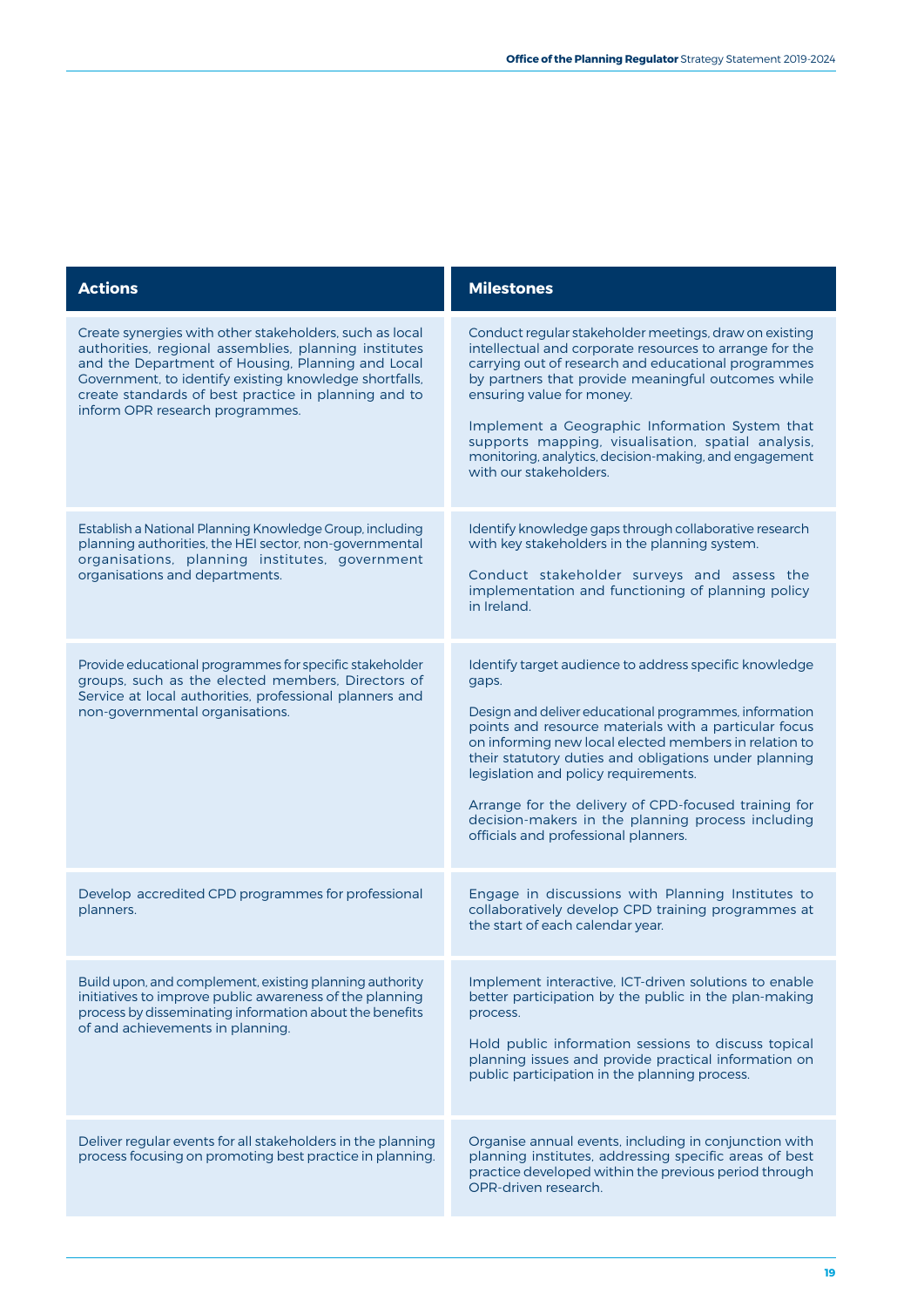### **Focusing on the needs of customers and those with whom the OPR engages**

The OPR will ensure a customer-focused approach to all its services. We will actively engage with stakeholders and customers to gain a better understanding of their needs. We will continuously improve and develop our customer service interfaces, including through information technology.

| <b>Actions</b>                                                                                                                                                                  | <b>Milestones</b>                                                                                                                                                                                                                                                                                   |
|---------------------------------------------------------------------------------------------------------------------------------------------------------------------------------|-----------------------------------------------------------------------------------------------------------------------------------------------------------------------------------------------------------------------------------------------------------------------------------------------------|
| Maintain and review on an ongoing basis, and publicise,<br>a relevant and ambitious Customer Charter.                                                                           | Charter to be easily accessible on our website, in both<br>Irish and English, outlining our service commitments<br>to our customers.                                                                                                                                                                |
| Continuously seek customer and stakeholder feedback<br>to understand customer's experiences of the planning<br>system and changing perceptions.                                 | Conduct customer surveys to ensure customers are<br>receiving the optimum service.<br>Develop website functionality to allow customers engage<br>with us in an efficient and user-friendly manner.<br>Analyse data received through the complaints process<br>to gain insights into issues arising. |
| Take a broad and strategic approach to communicating<br>with our customers and stakeholders, using a range of tools<br>and techniques including website and social media feeds. | We will maintain and develop our website and social<br>media presence to ensure quality communication with<br>our customers and potential customers and to increase<br>awareness of the OPR and its functions.                                                                                      |
| At all times, we will provide information that is as clear<br>and accessible as possible.                                                                                       | Reply to correspondence in clear plain language, free,<br>wherever possible, from jargon and technical terms.<br>Ensure that website content is written in plain English,<br>as appropriate.                                                                                                        |
| Ensure that all customer complaints are handled in the<br>most effective, efficient and impartial manner.                                                                       | Implement an internal code of practice for complaint<br>handling.                                                                                                                                                                                                                                   |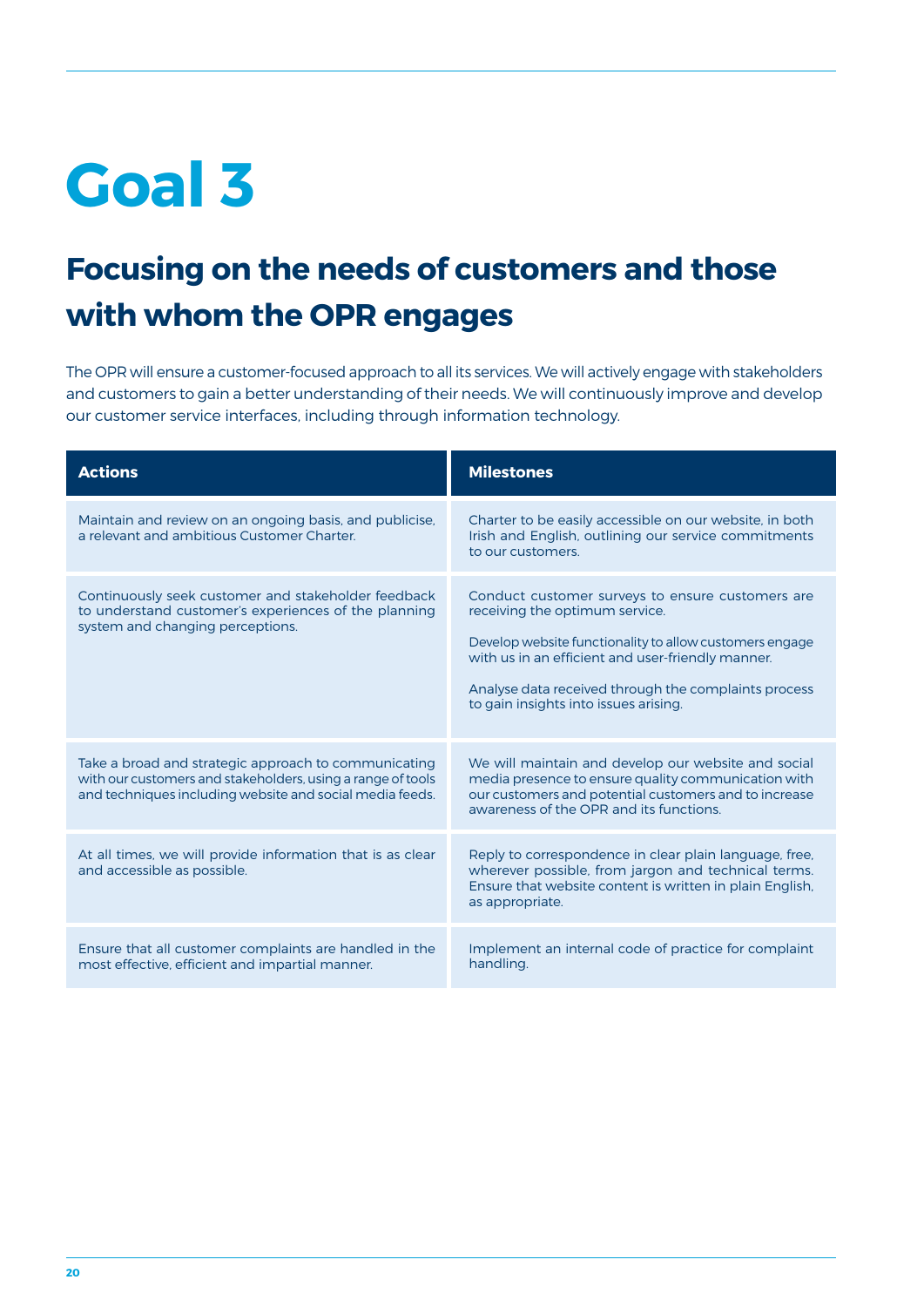## **Creating a high-performing and efficient organisation that supports and enhances Ireland's planning process**

The overall delivery of this Strategy Statement is reliant on our functioning as a high-performing organisation. We will build efficient systems and procedures to enable the organisation to discharge its statutory duties and effectively serve the public interest.

The OPR will work in partnership with other key State bodies, such as the local authorities, the regional assemblies, the Environmental Protection Agency, the Office of Public Works, Irish Water, Transport Infrastructure Ireland, and the National Transport Authority, the Nationals Parks and Wildlife Service, and the National Monuments Service and Government departments, to share knowledge and information with the objective of enhancing the planning process.

| <b>Actions</b>                                                                                                                                                                       | <b>Milestones</b>                                                                                                                                                                                                           |
|--------------------------------------------------------------------------------------------------------------------------------------------------------------------------------------|-----------------------------------------------------------------------------------------------------------------------------------------------------------------------------------------------------------------------------|
| Ensure value for money and sound financial management<br>in all aspects of our business.                                                                                             | Compliance with public spending codes, including<br>procurement and financial management rules, ensuring<br>accountability and transparency.<br>Timely and accurate financial reporting.                                    |
| Building a suite of ICT systems to ensure we perform<br>effectively, engage extensively and discharge our statutory<br>functions in good time.                                       | Develop and implement an accessible on-line platform<br>to disseminate planning knowledge, to provide a training<br>resource point and easy access for the public to planning<br>data.                                      |
| Implement governance structures that promote<br>accountable and transparent decision-making and that<br>are in line with the Code of Practice for the Governance<br>of State Bodies. | Provide timely and accurate corporate governance<br>reporting to our parent department.<br>Ensure sound internal controls and establish a continuous<br>monitoring mechanism for these through cyclical internal<br>audits. |
| Support the work of the public sector through sharing of<br>knowledge, improving procedures and closely collaborating<br>with other public bodies to maximise effectiveness.         | Liaise with other regulatory bodies to build a common<br>and shared best practice to effectively deliver services<br>to the public.                                                                                         |
| Develop a communications policy with a particular focus on<br>timely communication of changes in the planning system<br>and topical issues with stakeholders.                        | Issue publications and hold information seminars for<br>both organisational stakeholders and the public.                                                                                                                    |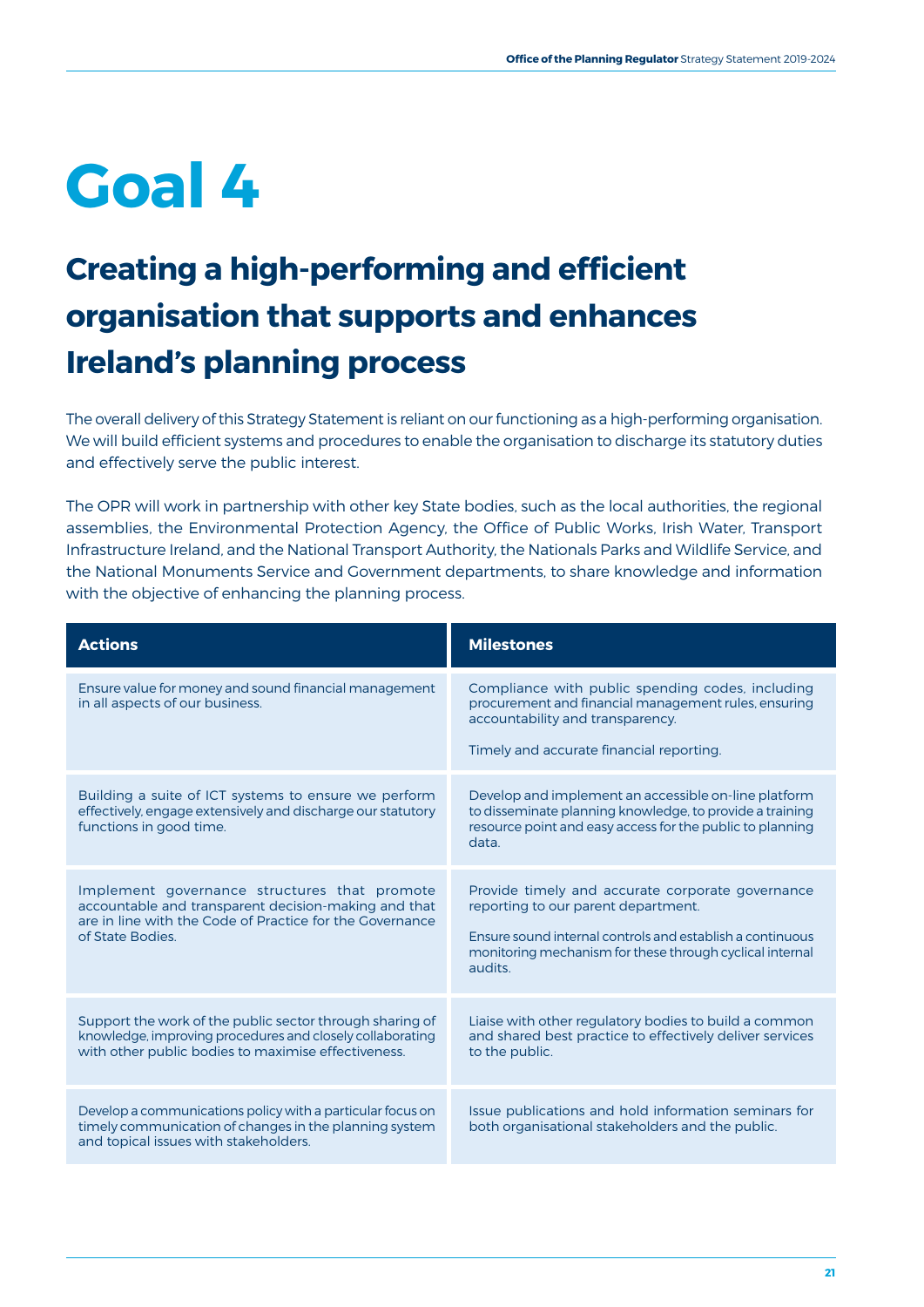## **Building a resilient and agile organisation with a commitment to continuous learning**

We are committed to achieving organisational excellence through empowering our people, developing strong systems and procedures and ensuring accountability and transparency in all aspects of our business. We will strive to develop the OPR as an organisation that is highly responsive to external changes and adapts to them while continuously maintaining high standards of performance.

| <b>Actions</b>                                                                                                       | <b>Milestones</b>                                                                                                                                                                                             |
|----------------------------------------------------------------------------------------------------------------------|---------------------------------------------------------------------------------------------------------------------------------------------------------------------------------------------------------------|
| Attract and retain talented and motivated staff and develop                                                          | Build our staffing complement in line with our workforce                                                                                                                                                      |
| our organisation through investing in our people and                                                                 | plan and foster the culture of continuous learning through                                                                                                                                                    |
| structures to ensure that it actively supports our strategic                                                         | the provision of relevant and transferable training and                                                                                                                                                       |
| goals and values.                                                                                                    | development.                                                                                                                                                                                                  |
| Continuously develop staff through a comprehensive<br>performance-management and learning and development<br>system. | Effective annual target setting for performance<br>management and development of an annual learning<br>and development plan, encompassing staff skills and<br>experience in order to identify knowledge gaps. |
| Implement ICT infrastructure that is adaptable, secure<br>and responsive to change.                                  | Carry out regular ICT audits to identify gaps and implement<br>improvements and ensuring that data security is at the<br>forefront of all ICT projects.                                                       |
| Efficiently adapt to legislative and policy changes affecting                                                        | Continuously monitor legislative and policy developments                                                                                                                                                      |
| the discharge of our functions.                                                                                      | and provide appropriate training to staff.                                                                                                                                                                    |
| Respond to changes in the regulatory environment, ensuring                                                           | Create / participate in a network of regulatory bodies to                                                                                                                                                     |
| public interest is at the forefront of all decision-making.                                                          | allow early identification of upcoming changes.                                                                                                                                                               |
| Identify expected future impacts of the planning system on                                                           | Through research, in partnership with stakeholders,                                                                                                                                                           |
| the environment, communities, transport and other relevant                                                           | and analysis of the implementation of planning policy,                                                                                                                                                        |
| areas to proactively design meaningful solutions.                                                                    | prepare annual forecasts in relation to future impacts.                                                                                                                                                       |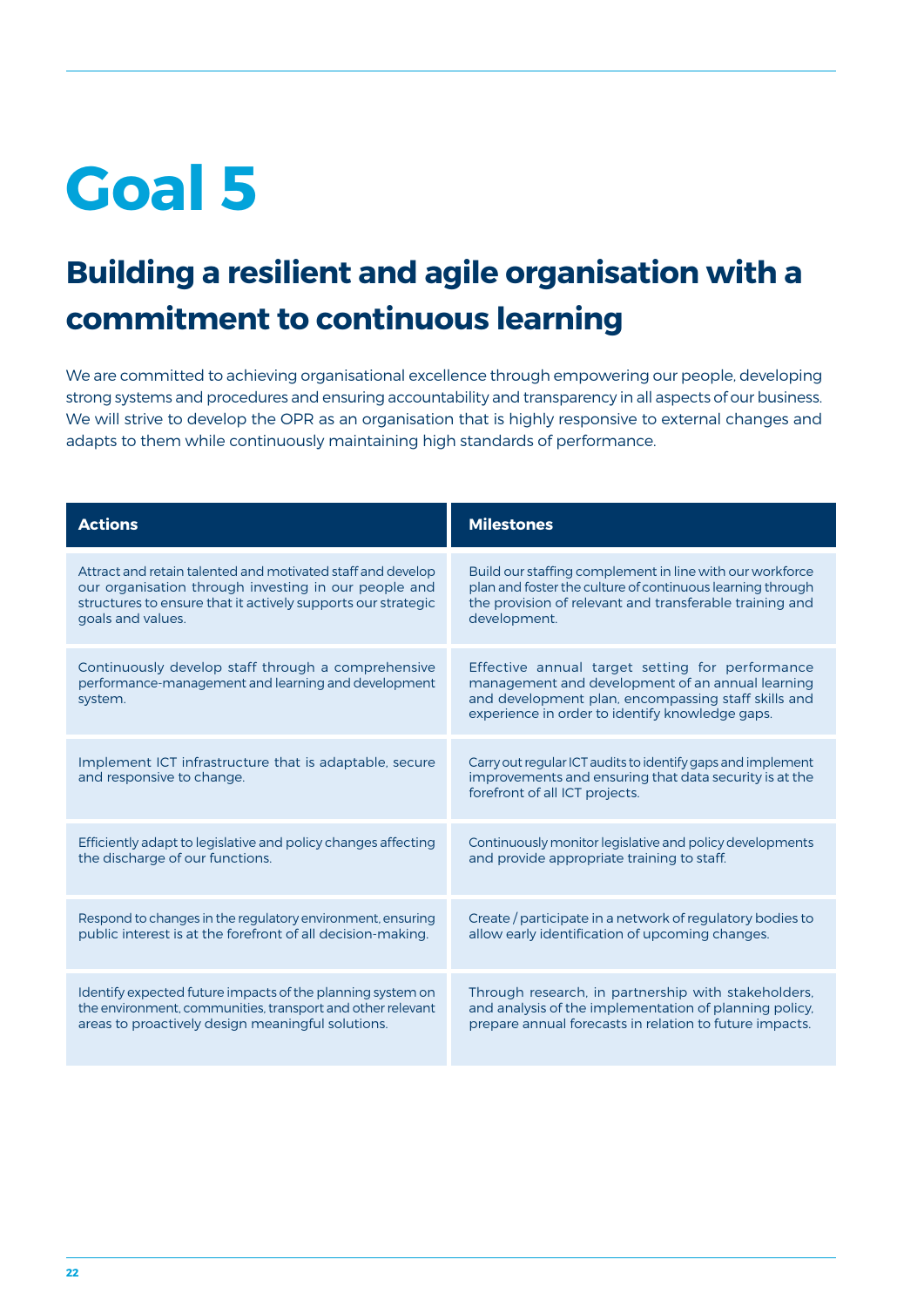#### **Demonstrating Our Effectiveness**

As part of our Strategy Statement, we will strive to continuously deliver high quality, efficient and measurable services to all our stakeholders and we recognise the importance of reporting on our achievements in a transparent, timely and accountable manner.

On a yearly basis, we will prepare and publish an Annual Report which will provide detailed information on our performance against targets set out in this Strategy Statement. In preparing the Report, we will report on numerous aspects of our business, such as:

- progress on the implementation of Government policy, such as the National Planning Framework;
- development plans and other plans and strategies assessed and matters arising;
- statistical information on complaint handling;
- benchmarking of performance of planning authorities;
- areas of ongoing research;
- educational programmes provided to stakeholders;
- financial performance and value for money; and
- organisational capability, including premises and resources available.

**Director of Planning Research Training**  business plans will also recognise, and provide for, **and Public Awareness** the challenges, risks and opportunities presenting Performance in achieving our milestones will also inform the production of annual business plans for each functional area of the OPR. These annual in our operating environment.

We also recognise the importance of maintaining high standards of corporate governance in line with the Code of Practice for the Governance of State Bodies. We will work closely with our parent department to demonstrate financial accountability, sound internal controls, fairness and transparency in the conduct of our business.

We will develop and implement an Oversight Agreement and a Performance Delivery Agreement, following the publication of this Strategy Statement, through which we will provide a further commitment in the implementation of sound corporate governance, including:

- establishment of a Risk Committee to ensure regular and thorough assessment of risks;
- establishment of a Finance and Audit Committee;
- implementation of a Procurement Register, ensuring regular monitoring of value for money.

Furthermore, we recognise the critical importance of measuring our performance through the satisfaction of our customers. We will maintain statistics to measure progress towards the service targets established in our Customer Charter. We will carry out consultations and surveys on an annual basis in order to continuously incorporate the views of our stakeholders into our targets.

**Director of Planning**  an even more effective planning process in Ireland for the benefit of the common good and the public **and Public Awareness** In our work to build and operate an effective Office of the Planning Regulator, we anticipate that our efforts with all the wider stakeholders will create interest.